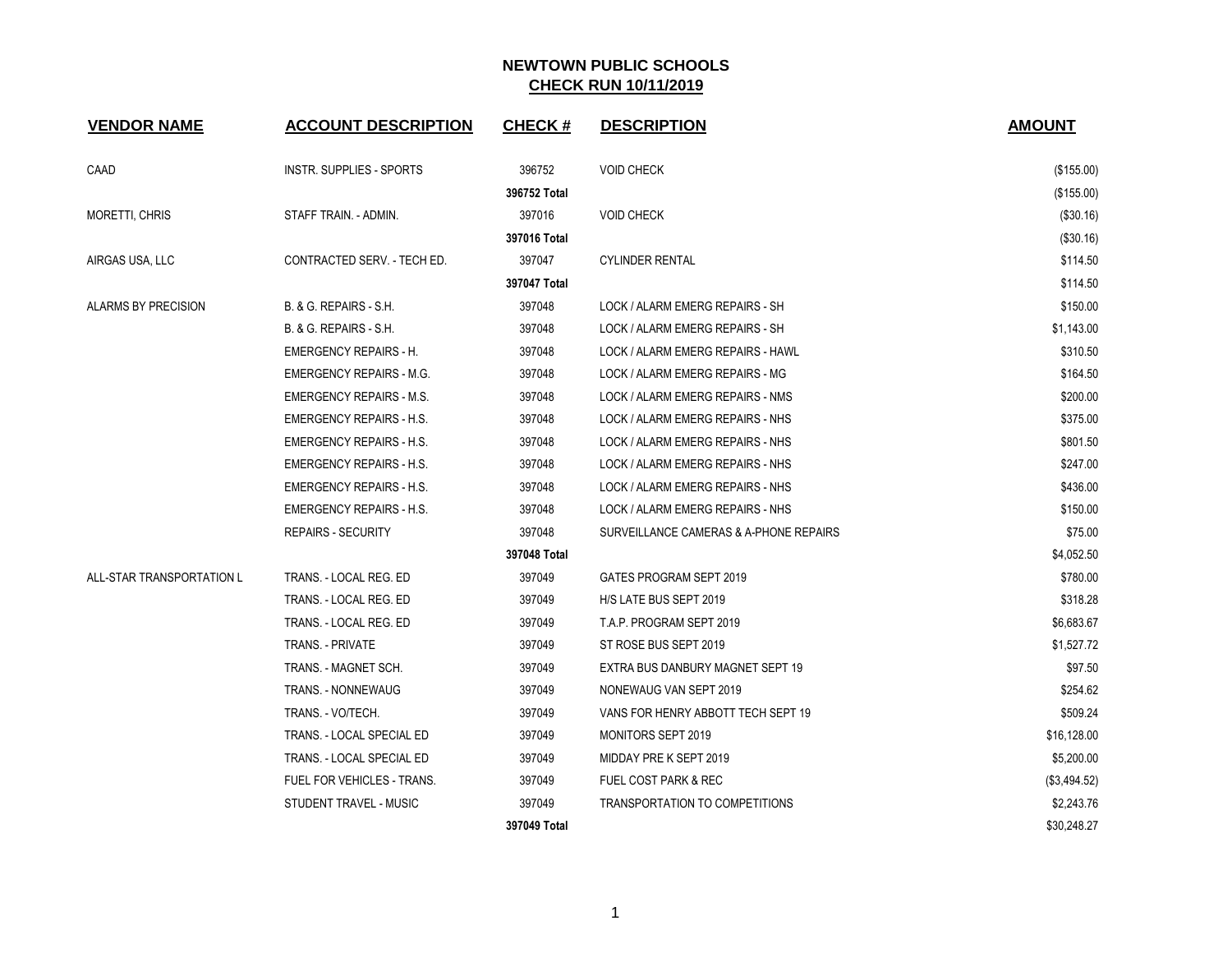| <b>VENDOR NAME</b>        | <b>ACCOUNT DESCRIPTION</b>       | <b>CHECK#</b> | <b>DESCRIPTION</b>                                                          | <b>AMOUNT</b> |
|---------------------------|----------------------------------|---------------|-----------------------------------------------------------------------------|---------------|
| ALL-STAR TRANSPORTATION2  | TRANS. - LOCAL REG. ED           | 397050        | TYPE II (2) BUSES @ \$305.54 PR/DAY                                         | \$11,121.66   |
|                           | TRANS. - MAGNET SCH.             | 397050        | ECA BUS - ALLOCATED PORTION                                                 | \$4,506.77    |
|                           | TRANS. - MAGNET SCH.             | 397050        | RCA BUS - ALLOCATED PORTION                                                 | \$4,381.58    |
|                           | TRANS. - NONNEWAUG               | 397050        | NONNEWAUG BUS - ALLOCATED PORTION                                           | \$4,128.43    |
|                           | TRANS. - VO/TECH.                | 397050        | HATS - ALLOCATED PORTION                                                    | \$5,664.76    |
|                           | TRANS. - LOCAL SPECIAL ED        | 397050        | WHEELCHAIR BUSES (3) ALLOCATED PORTION                                      | \$18,246.23   |
|                           | TRANS. - LOCAL SPECIAL ED        | 397050        | SPED LOCAL                                                                  | \$11,728.84   |
|                           | TRANS. - LOCAL REG. ED           | 397050        | LOCAL TRANSPORTATION                                                        | \$239,012.80  |
|                           | TRANS. - PRIVATE                 | 397050        | ST.ROSE TRANS - ALLOCATED PORTION                                           | \$20,308.68   |
|                           | TRANS. - PRIVATE                 | 397050        | F.WOODS TRANS - ALLOCATED PORTION                                           | \$5,320.49    |
|                           | TRANS. - PRIVATE                 | 397050        | H.VALLEY TRANS- ALLOCATED PORTION                                           | \$5,164.01    |
|                           | TRANS. - MAGNET SCH.             | 397050        | DANBURY MAGNET ALLOCATION                                                   | \$3,150.90    |
|                           |                                  | 397050 Total  |                                                                             | \$332,735.15  |
| ALLIED 100                | MEDICAL SUPPLIES - ELEM.         | 397051        | See Attached List                                                           | \$615.54      |
|                           | MEDICAL SUPPLIES - M.S.          | 397051        | See Attached List                                                           | \$259.18      |
|                           | MEDICAL SUPPLIES - H.S.          | 397051        | See Attached List                                                           | \$278.05      |
|                           |                                  | 397051 Total  |                                                                             | \$1,152.77    |
| ALTUS POWER FUNDS, LLC SE | ELECTRICITY - M.S.               | 397052        | ELEC 18,845. KWH M/S                                                        | \$1,616.01    |
|                           |                                  | 397052 Total  |                                                                             | \$1,616.01    |
| AMAZON (12)               | <b>INSTR. SUPPLIES - READING</b> | 397053        | Clipboards, and other items. For use in Reading classes.                    | \$39.80       |
|                           | OFF. SUPPLIES - M.S.             | 397053        | Brother FAX-2840 High Speed Mono Laser Fax Machine                          | \$149.99      |
|                           | OFF. SUPPLIES - M.S.             | 397053        | Brother High Yield Toner Cartridge TN450                                    | \$53.99       |
|                           | INSTR. SUPPLIES - TECH. ED       | 397053        | Items for Tech Ed classes, including paint, protective eyewear, wood dowels | \$131.10      |
|                           | INSTR. SUPPLIES - TECH. ED       | 397053        | Items for Tech Ed classes, including paint, protective eyewear, wood dowels | \$12.49       |
|                           | INSTR. SUPPLIES - TECH. ED       | 397053        | Assorted items for Tech classes, including wheel spacers, batteries         | \$59.96       |
|                           | INSTR. SUPPLIES - TECH. ED       | 397053        | Assorted items for Tech classes, including wheel spacers, batteries         | \$11.90       |
|                           | INSTR. SUPPLIES - TECH. ED       | 397053        | Shipping                                                                    | \$5.99        |
|                           |                                  | 397053 Total  |                                                                             | \$465.22      |
| <b>ANTHEM LIFE</b>        | P/R - VOLUNTARY LIFE INS.        | 397054        | LIFE OCT 2019                                                               | \$1,637.85    |
|                           | P/R - VOLUNTARY LTD INS.         | 397054        | LTD OCT 2019                                                                | \$3,741.53    |
|                           |                                  | 397054 Total  |                                                                             | \$5,379.38    |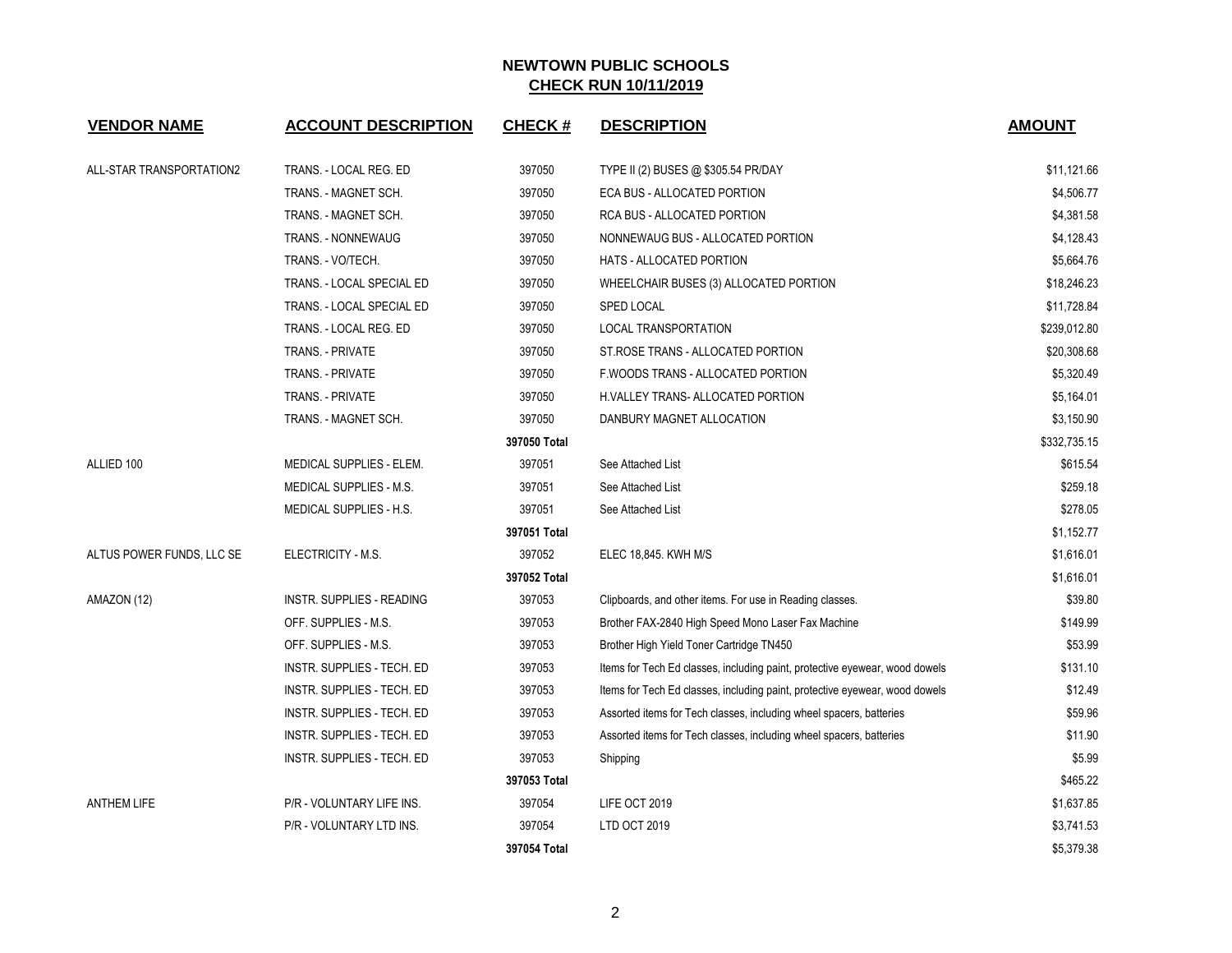| <b>VENDOR NAME</b>               | <b>ACCOUNT DESCRIPTION</b>      | <b>CHECK#</b> | <b>DESCRIPTION</b>                                 | <b>AMOUNT</b> |
|----------------------------------|---------------------------------|---------------|----------------------------------------------------|---------------|
| <b>AQUARION WATER COMPANY #2</b> | WATER - H.                      | 397055        | WATER 200332183 30 THOU GAL                        | \$449.67      |
|                                  | WATER - S.H.                    | 397055        | WATER 200389638 FIRE LINE S/H                      | \$205.89      |
|                                  | WATER - S.H.                    | 397055        | WATER 200391787 147 THOU GAL                       | \$1,240.46    |
|                                  | WATER - M.G.                    | 397055        | WATER 200331002 47 THOU GAL                        | \$511.29      |
|                                  | WATER - M.G.                    | 397055        | WATER 200330675 FIRE LINE M/G                      | \$193.02      |
|                                  | WATER - M.S.                    | 397055        | WATER 200330637 55 THOU GAL                        | \$560.58      |
|                                  | WATER - H.S.                    | 397055        | WATER 200328345 596 THOU GAL                       | \$3,900.84    |
|                                  | WATER - H.S.                    | 397055        | WATER 200328870 172 THOU GAL                       | \$1,267.60    |
|                                  | WATER - H.S.                    | 397055        | WATER 200331205 2 THOU GAL                         | \$50.61       |
|                                  | WATER - H.S.                    | 397055        | WATER 200327318 FIRE LINE H/S                      | \$193.02      |
|                                  |                                 | 397055 Total  |                                                    | \$8,572.98    |
| AQUARION WATER COMPANY OF        | <b>B&amp;G CONTRACTED SERV.</b> | 397056        | BACKFLOW PREVENTER TESTING - ALL SCHOOLS 2019-2020 | \$675.00      |
|                                  | <b>B&amp;G CONTRACTED SERV.</b> | 397056        | BACKFLOW PREVENTER TESTING - ALL SCHOOLS 2019-2020 | \$225.00      |
|                                  | <b>B&amp;G CONTRACTED SERV.</b> | 397056        | BACKFLOW PREVENTER TESTING - ALL SCHOOLS 2019-2020 | \$270.00      |
|                                  | <b>B&amp;G CONTRACTED SERV.</b> | 397056        | BACKFLOW PREVENTER TESTING - ALL SCHOOLS 2019-2020 | \$180.00      |
|                                  | <b>B&amp;G CONTRACTED SERV.</b> | 397056        | BACKFLOW PREVENTER TESTING - ALL SCHOOLS 2019-2020 | \$1,080.00    |
|                                  | <b>B&amp;G CONTRACTED SERV.</b> | 397056        | BACKFLOW PREVENTER TESTING - ALL SCHOOLS 2019-2020 | \$45.00       |
|                                  | <b>B&amp;G CONTRACTED SERV.</b> | 397056        | BACKFLOW PREVENTER TESTING - ALL SCHOOLS 2019-2020 | \$45.00       |
|                                  |                                 | 397056 Total  |                                                    | \$2,520.00    |
| ARROW LINE PAINTING LLC          | <b>B&amp;G CONTRACTED SERV.</b> | 397057        | PARKING LOT PAINTING - ALL SCHOOLS 2019-2020       | \$1,735.00    |
|                                  |                                 | 397057 Total  |                                                    | \$1,735.00    |
| ASSOCIATED REFUSE HAULERS        | <b>REFUSE REMOVAL</b>           | 397058        | REFUSE REMOVAL 2019-2020 YEAR 4 OF 5               | \$8,450.42    |
|                                  | <b>REFUSE REMOVAL</b>           | 397058        | CARDBOARD RECYCLING - 2019-2020                    | \$80.00       |
|                                  | <b>REFUSE REMOVAL</b>           | 397058        | CARDBOARD RECYCLING - 2019-2020                    | \$136.00      |
|                                  | <b>REFUSE REMOVAL</b>           | 397058        | CARDBOARD RECYCLING - 2019-2020                    | \$100.00      |
|                                  | <b>REFUSE REMOVAL</b>           | 397058        | CARDBOARD RECYCLING - 2019-2020                    | \$152.00      |
|                                  | REFUSE REMOVAL                  | 397058        | CARDBOARD RECYCLING - 2019-2020                    | \$172.00      |
|                                  | <b>REFUSE REMOVAL</b>           | 397058        | CARDBOARD RECYCLING - 2019-2020                    | \$172.00      |
|                                  | <b>REFUSE REMOVAL</b>           | 397058        | CARDBOARD RECYCLING - 2019-2020                    | \$390.00      |
|                                  |                                 | 397058 Total  |                                                    | \$9,652.42    |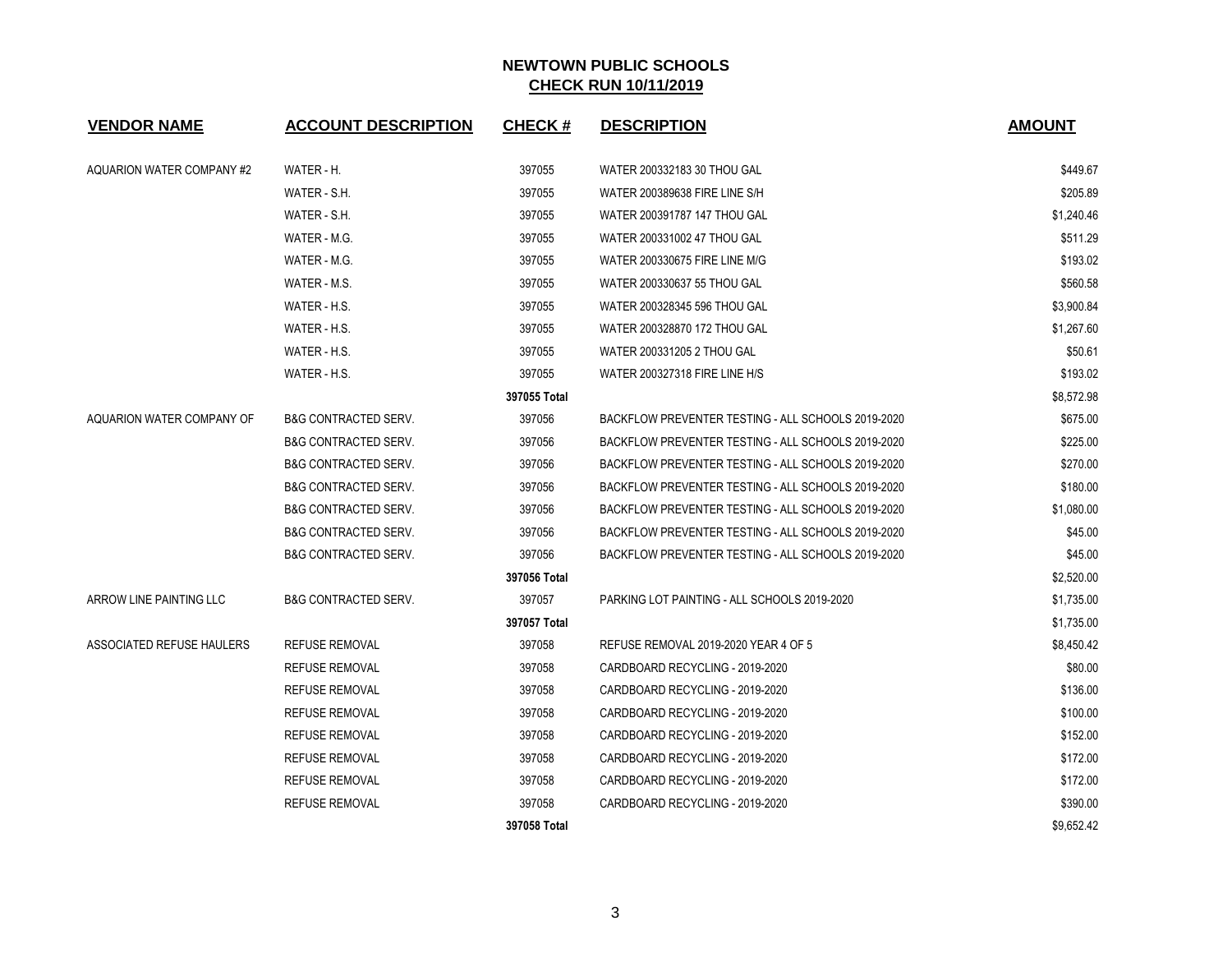| <b>VENDOR NAME</b>         | <b>ACCOUNT DESCRIPTION</b>           | <b>CHECK#</b> | <b>DESCRIPTION</b>                                                      | <b>AMOUNT</b> |
|----------------------------|--------------------------------------|---------------|-------------------------------------------------------------------------|---------------|
| AUTO HOME COMMERCIAL       | <b>EMERGENCY REPAIRS - HOM.</b>      | 397059        | PA SYSTEM / CLOCK REPAIRS - HOM                                         | \$89.95       |
|                            | <b>EMERGENCY REPAIRS - M.S.</b>      | 397059        | PA SYSTEM / CLOCK REPAIRS - NMS                                         | \$870.18      |
|                            |                                      | 397059 Total  |                                                                         | \$960.13      |
| BEN BRONZ FOUNDATION INC   | TUITION - OUT-OF-DISTRICT            | 397060        | TUITION - OUT-OF-DISTRICT                                               | \$5,408.00    |
|                            |                                      | 397060 Total  |                                                                         | \$5,408.00    |
| <b>BLICK ART MATERIALS</b> | INSTR. SUPPLIES - CLASSROOM          | 397061        | 10 Sets of Item 00380-0229, Richeson Opaque Watercolor Pan Set.         | \$79.30       |
|                            |                                      | 397061 Total  |                                                                         | \$79.30       |
| <b>BOOKSOURCE THE</b>      | <b>TEXTBOOKS - CLASSROOM</b>         | 397062        | Leveled books for Grade 1 (see attached order form)                     | \$545.78      |
| <b>BOOKSOURCE THE</b>      | TEXTBOOKS - CLASSROOM                | 397062        | Leveled classroom library for Grade 4                                   | \$1,025.18    |
|                            |                                      | 397062 Total  |                                                                         | \$1,570.96    |
| <b>PRIVATE</b>             | TUITION - OUT-OF-DISTRICT            | 397063        | TUITION - OUT-OF-DISTRICT                                               | \$6,750.00    |
|                            |                                      | 397063 Total  |                                                                         | \$6,750.00    |
| BYRNE, SABRINA             | STAFF TRAVEL - CLASSROOM             | 397064        | TRAVEL AUG - SEPT 2019                                                  | \$58.70       |
|                            |                                      | 397064 Total  |                                                                         | \$58.70       |
| CANON SOLUTIONS AMERICA I  | CONTRACTED SERV. - CLASSRM           | 397065        | COPIER PRINT SERV HAW                                                   | \$409.69      |
|                            | CONTRACTED SERV. - CLASSRM           | 397065        | <b>COPIER PRINT SERV S/H</b>                                            | \$484.71      |
|                            | CONTRACTED SERV. - CLASSRM           | 397065        | COPIER PRINT SERV M/G                                                   | \$241.97      |
|                            | CONTRACTED SERV. - CLASSRM           | 397065        | COPIER PRINT SERV HOM                                                   | \$342.31      |
|                            | CONTRACTED SERV. - CLASSRM           | 397065        | <b>COPIER PRINT SERV RIS</b>                                            | \$419.77      |
|                            | CONTRACTED SERV. - CLASSRM           | 397065        | <b>COPIER PRINT SERV M/S</b>                                            | \$412.09      |
|                            | CONTRACTED SERV. - CLASSRM           | 397065        | <b>COPIER PRINT SERV</b>                                                | \$1,399.62    |
|                            | CONTRACTED SERV. - BUS. SERV.        | 397065        | COPIER PRINT SERV C/O                                                   | \$290.30      |
|                            |                                      | 397065 Total  |                                                                         | \$4,000.46    |
|                            | <b>INSTR. SUPPLIES - BUSINESS ED</b> | 397066        | <b>MAINT COPIER</b>                                                     | \$92.93       |
|                            |                                      | 397066 Total  |                                                                         | \$92.93       |
| CARLEX, INC.               | INSTR. SUPPLIES - WORLD LANG.        | 397067        | For instructional items for use in world language classes. See attached | \$175.30      |
|                            | INSTR. SUPPLIES - WORLD LANG.        | 397067        | Shipping                                                                | \$17.53       |
|                            |                                      | 397067 Total  |                                                                         | \$192.83      |
| CARLSON, ERIKA             | <b>SUPPLIES - LIBRARY</b>            | 397068        | <b>LIBRARY SUPPLIES</b>                                                 | \$121.45      |
|                            |                                      | 397068 Total  |                                                                         | \$121.45      |
| CARROLL, MELISSA           | STAFF TRAVEL - CLASSROOM             | 397069        | TRAVEL 09/03 - 10/01/2019                                               | \$196.74      |
|                            |                                      | 397069 Total  |                                                                         | \$196.74      |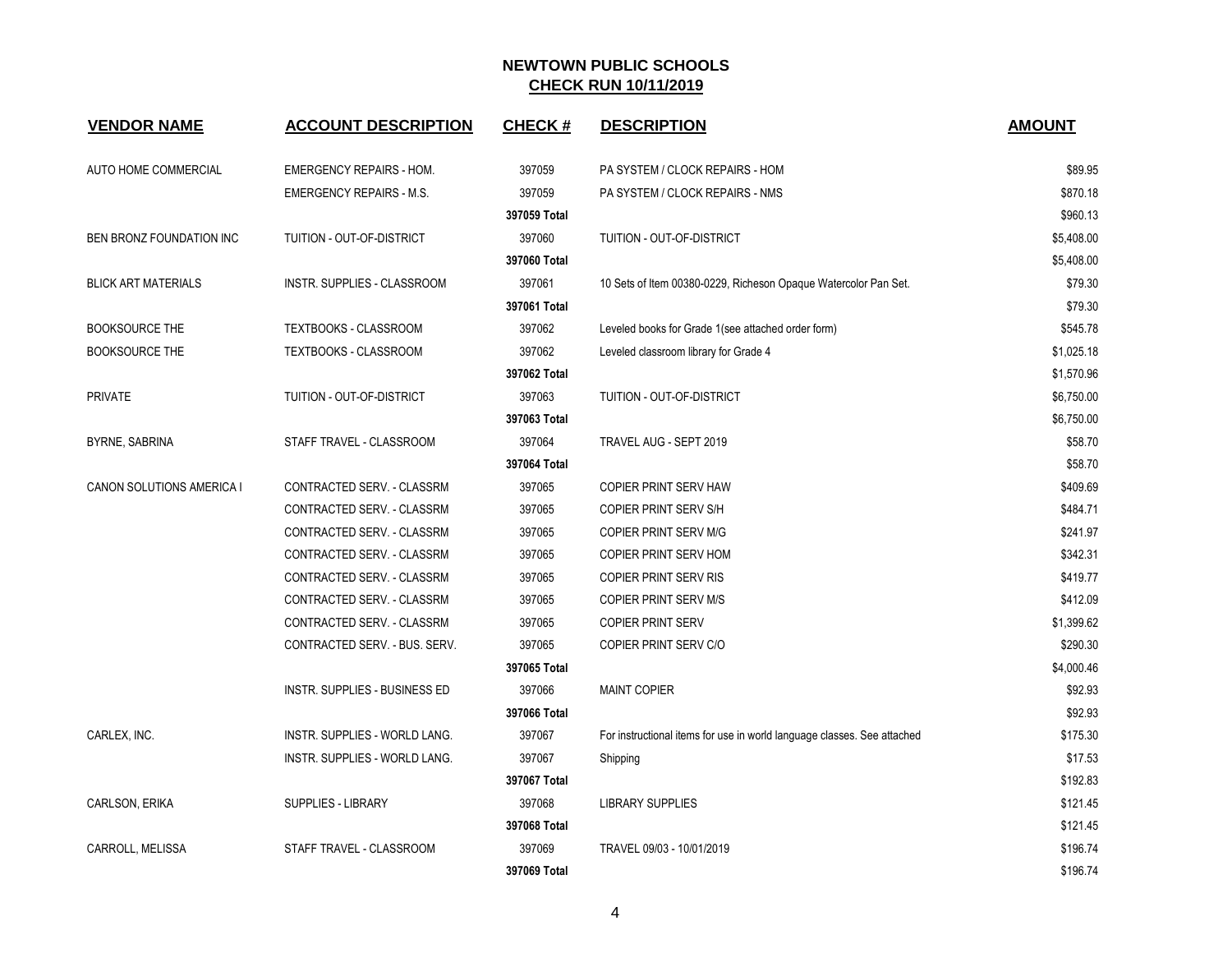| <b>VENDOR NAME</b>               | <b>ACCOUNT DESCRIPTION</b>        | <b>CHECK#</b> | <b>DESCRIPTION</b>                                      | <b>AMOUNT</b> |
|----------------------------------|-----------------------------------|---------------|---------------------------------------------------------|---------------|
| CARTISANO, ELIZABETH JEAN        | STAFF TRAVEL - INFO. TECH.        | 397070        | Intradistrict Travel 7/1/19 - 6/30/2020                 | \$43.50       |
|                                  | STAFF TRAVEL - INFO. TECH.        | 397070        | Intradistrict Travel 7/1/19 - 6/30/2020                 | \$47.15       |
|                                  |                                   | 397070 Total  |                                                         | \$90.65       |
| CDW GOVERNMENT, INC.             | EQUIPMENT - INFO. TECH.           | 397071        | Lenovo 14e Chromebook 14 A4 9120C 8Gb Ram 64            | \$2,040.00    |
|                                  | EQUIPMENT - INFO. TECH.           | 397071        | Lenovo 14e Chromebook 14 A4 9120C 8Gb Ram 64            | \$87,072.00   |
|                                  | EQUIPMENT - INFO. TECH.           | 397071        | Google Chrome Management Console License                | \$6,768.00    |
|                                  |                                   | 397071 Total  |                                                         | \$95,880.00   |
| <b>CECA</b>                      | STAFF TRAIN. - COMPUTER ED.       | 397072        | Ceca Registrations                                      | \$240.00      |
|                                  | STAFF TRAIN. - COMPUTER ED.       | 397072        | Ceca Registrations                                      | \$510.00      |
|                                  |                                   | 397072 Total  |                                                         | \$750.00      |
| CED                              | <b>B&amp;G SUPPLIES - MAINT.</b>  | 397073        | CONNECTORS, RECEPTACLES, MISC ELECTRICAL SUPPLIES       | \$210.00      |
|                                  | B. & G. REPAIRS - RIS.            | 397073        | <b>BAD BREAKER REPAIR - RIS</b>                         | \$482.81      |
|                                  |                                   | 397073 Total  |                                                         | \$692.81      |
| COMMON CENTS EMS SUPPLY L        | MEDICAL SUPPLIES - M.S.           | 397074        | Albuterol (25/pkg)                                      | \$8.99        |
|                                  | MEDICAL SUPPLIES - M.S.           | 397074        | <b>Shipping Costs</b>                                   | \$6.95        |
|                                  | MEDICAL SUPPLIES - ELEM.          | 397074        | Item:NARCAN2 - Narcan Nasal Spray                       | \$95.00       |
|                                  | MEDICAL SUPPLIES - ELEM.          | 397074        | Shipping & Handling                                     | \$6.95        |
|                                  |                                   | 397074 Total  |                                                         | \$117.89      |
| <b>PRIVATE</b>                   | TUITION - OUT-OF-DISTRICT         | 397075        | TUITION - OUT-OF-DISTRICT                               | \$20,000.00   |
|                                  |                                   | 397075 Total  |                                                         | \$20,000.00   |
| <b>CONN LIBRARY CONSORT</b>      | CONTRACTED SERV. - LIBRARY        | 397076        | <b>Bookflix Renewal</b>                                 | \$654.15      |
|                                  |                                   | 397076 Total  |                                                         | \$654.15      |
| CONNECTICUT PEST ELIMINAT        | <b>B&amp;G CONTRACTED SERV.</b>   | 397077        | PEST CONTROL (9/19) - ALL SCHOOLS                       | \$900.00      |
|                                  |                                   | 397077 Total  |                                                         | \$900.00      |
| CONNELLY, SUSAN                  | <b>INSTR. SUPPLIES - GUIDANCE</b> | 397078        | <b>GUID SUPPLIES</b>                                    | \$21.98       |
|                                  |                                   | 397078 Total  |                                                         | \$21.98       |
| <b>CREATIVE FINANCIAL STAFFI</b> | <b>EXTRA WORK - DISTRICT</b>      | 397079        | STAFFING SERV FOR PAYROLL POSITION                      | \$1,071.00    |
|                                  |                                   | 397079 Total  |                                                         | \$1,071.00    |
| <b>CREATIVE NOTEBOOK SOLUTIO</b> | <b>INSTR. SUPPLIES - SCIENCE</b>  | 397080        | ENGINEERING ISO/ORTHO NOTEBOOKS FOR ENGINEERING CLASSES | \$126.00      |
|                                  |                                   | 397080 Total  |                                                         | \$126.00      |
| <b>CUTTING EDGE HOME SERVICE</b> | <b>B&amp;G CONTRACTED SERV.</b>   | 397081        | GRASS CUTTING SVC - RIS 2019-2020                       | \$396.00      |
|                                  |                                   | 397081 Total  |                                                         | \$396.00      |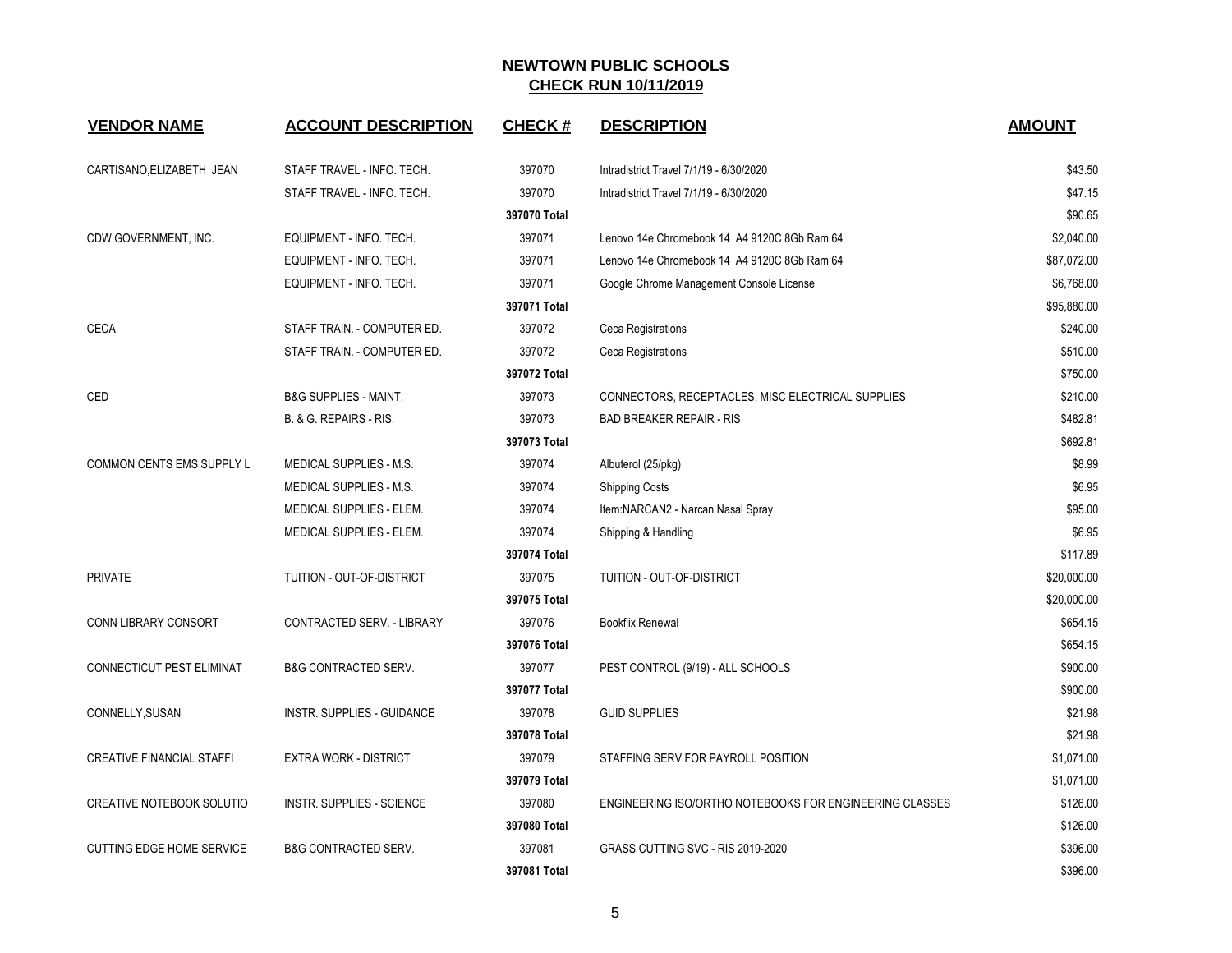| <b>VENDOR NAME</b>        | <b>ACCOUNT DESCRIPTION</b>          | <b>CHECK#</b> | <b>DESCRIPTION</b>                                               | <b>AMOUNT</b> |
|---------------------------|-------------------------------------|---------------|------------------------------------------------------------------|---------------|
| D'ERAMO, SUZANNE          | STAFF TRAVEL - SUPER.               | 397082        | TRAVEL SHIPMAN & GOODWIN CONF                                    | \$56.84       |
|                           |                                     | 397082 Total  |                                                                  | \$56.84       |
| DALTON, ANNE              | MEDICAL SUPPLIES - ELEM.            | 397083        | ADVIQ4SCHOOLS                                                    | \$61.80       |
|                           |                                     | 397083 Total  |                                                                  | \$61.80       |
| DANBURY PUBLIC SCHOOLS-ST | CONTRACTED SERV. - CONT. ED.        | 397084        | <b>WERACE 2019/20</b>                                            | \$30,340.00   |
|                           |                                     | 397084 Total  |                                                                  | \$30,340.00   |
| DEMCO INC.                | INSTR. SUPPLIES - COMPUTER ED.      | 397085        | Device charging station Item W13788700                           | \$302.25      |
|                           | INSTR. SUPPLIES - COMPUTER ED.      | 397085        | Shipping                                                         | \$40.46       |
|                           |                                     | 397085 Total  |                                                                  | \$342.71      |
| DEVINE, PAUL              | STAFF TRAVEL - B & G ADMIN.         | 397086        | TRAVEL SEPT 2019                                                 | \$195.17      |
|                           |                                     | 397086 Total  |                                                                  | \$195.17      |
| DIETTER, CANDACE          | STAFF TRAVEL - CLASSROOM            | 397087        | TRAVEL CCSS ANNUAL CONF                                          | \$57.77       |
|                           |                                     | 397087 Total  |                                                                  | \$57.77       |
| DUGAN, KAREN              | STAFF TRAIN. - B&G ADMIN.           | 397088        | LUNCH PLUMBING POSITION JOB                                      | \$43.60       |
|                           |                                     | 397088 Total  |                                                                  | \$43.60       |
| DUMOUCHEL PAPER CO.       | <b>B&amp;G SUPPLIES - CUSTODIAL</b> | 397089        | LYSOL FOAM, RECYCLE BINS, DUSTERS, SPRAY BOTTLES - CUST SUPPLIES | \$448.28      |
|                           |                                     | 397089 Total  |                                                                  | \$448.28      |
| DUNBAR, WHITNEY           | STAFF TRAVEL - PUPIL SERV.          | 397090        | TRAVEL SEPT 2019                                                 | \$55.68       |
|                           |                                     | 397090 Total  |                                                                  | \$55.68       |
| E-RATE ONLINE LLC         | CONTRACTED SERV. - INFO. TECH.      | 397091        | CONTRACTED SERV. - INFO. TECH.                                   | \$1,897.26    |
|                           |                                     | 397091 Total  |                                                                  | \$1,897.26    |
| EAST RIVER ENERGY INC.    | FUEL OIL - H.S.                     | 397092        | OIL 694.0 GAL H/S                                                | \$1,517.36    |
|                           |                                     | 397092 Total  |                                                                  | \$1,517.36    |
| ECKHARDT, KURT            | INSTR. SUPPLIES - MUSIC             | 397093        | <b>JAZZ CDS</b>                                                  | \$308.57      |
|                           |                                     | 397093 Total  |                                                                  | \$308.57      |
| EPSTEIN EDUCATIONAL ENTER | INSTR. SUPPLIES - SCIENCE           | 397094        | IF-AT FORMS - 25 QUESTIONS- 5 ANSWERS (500 FORMS)                | \$115.00      |
|                           | <b>INSTR. SUPPLIES - SCIENCE</b>    | 397094        | <b>SHIPPING</b>                                                  | \$15.00       |
|                           |                                     | 397094 Total  |                                                                  | \$130.00      |
| EVERSOURCE (ELEC-BOE)     | ELECTRICITY - H.                    | 397095        | ELEC 51084633023 24640.0 KWH                                     | \$4,350.09    |
|                           | ELECTRICITY - S.H.                  | 397095        | ELEC 51466947041 51,534. KWH                                     | \$9,474.08    |
|                           | ELECTRICITY - M.G.                  | 397095        | ELEC 5117173009 23,176.10 KWH                                    | \$3,912.29    |
|                           | ELECTRICITY - HOM.                  | 397095        | ELEC 51844633024 54144. KWH                                      | \$9,170.01    |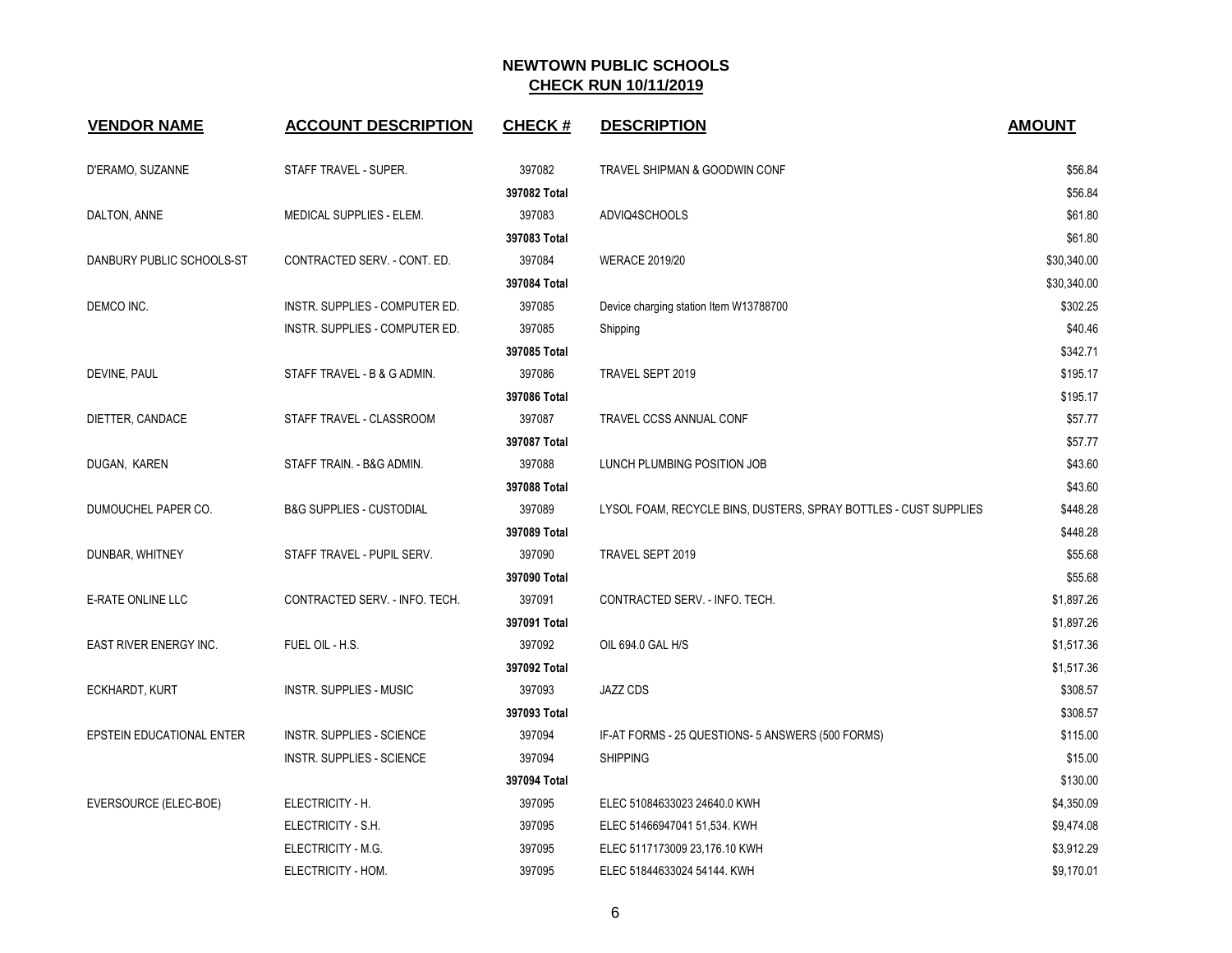| <b>VENDOR NAME</b>              | <b>ACCOUNT DESCRIPTION</b>              | <b>CHECK#</b> | <b>DESCRIPTION</b>                                    | <b>AMOUNT</b> |
|---------------------------------|-----------------------------------------|---------------|-------------------------------------------------------|---------------|
| EVERSOURCE (ELEC-BOE)           | ELECTRICITY - M.S.                      | 397095        | ELEC 51352546030 87 KWH                               | \$404.53      |
|                                 | ELECTRICITY - H.S.                      | 397095        | ELEC 51356633040 266.7 KWH                            | \$356.21      |
|                                 | ELECTRICITY - H.S.                      | 397095        | ELEC 51418253076 334800.0 KWH                         | \$53,478.16   |
|                                 | ELECTRICITY - H.S.                      | 397095        | ELEC 51318375011 3011.0 KWH                           | \$422.63      |
|                                 | ELECTRICITY - H.S.                      | 397095        | ELEC 51223253097 20.0 KWH SNAKSHACK                   | \$45.97       |
|                                 |                                         | 397095 Total  |                                                       | \$81,613.97   |
| EVERSOURCE (GAS-BOE)            | PROPANE & NATURAL GAS - HAW.            | 397096        | GAS 57890556004 520.00 CCF                            | \$921.72      |
|                                 | PROPANE & NATURAL GAS - S.H.            | 397096        | GAS 57914087044 2010.0 CCF                            | \$2,240.14    |
|                                 | PROPANE & NATURAL GAS - M.G.            | 397096        | GAS 810.0 CCF                                         | \$1,607.49    |
|                                 | PROPANE & NATURAL GAS - RIS.            | 397096        | GAS 57526160064 237.60 CCF                            | \$295.82      |
|                                 | PROPANE & NATURAL GAS - RIS.            | 397096        | GAS 57410220032 4620.0 CCF                            | \$4,125.73    |
|                                 | <b>PROPANE &amp; NATURAL GAS - M.S.</b> | 397096        | GAS 57201350022 1320.0 CCF                            | \$2,523.98    |
|                                 | PROPANE & NATURAL GAS - H.S.            | 397096        | GAS 1930.0 CCF                                        | \$5,504.78    |
|                                 | PROPANE & NATURAL GAS - H.S.            | 397096        | GAS 57379855042 205.50 CCF                            | \$278.68      |
|                                 |                                         | 397096 Total  |                                                       | \$17,498.34   |
| <b>F &amp; M ELECTRICAL SUP</b> | B. & G. REPAIRS - H.S.                  | 397097        | TIMER FOR OUTSIDE LIGHTS - NHS                        | \$281.13      |
|                                 | <b>B&amp;G SUPPLIES - MAINT.</b>        | 397097        | CODE MARKING LABELS, WIRE MOLD PARTS - ELECT SUPPLIES | \$867.45      |
|                                 | <b>B&amp;G SUPPLIES - MAINT.</b>        | 397097        | CODE MARKING LABELS, WIRE MOLD PARTS - ELECT SUPPLIES | \$537.21      |
|                                 | B. & G. REPAIRS - M.G.                  | 397097        | WIRING FOR AIR CONDITIONERS - MG                      | \$662.77      |
|                                 |                                         | 397097 Total  |                                                       | \$2,348.56    |
| <b>FAIR AUTO SUPPLY</b>         | REPAIRS - MAINT.                        | 397098        | ENCUMB MAINT VEHICLE REPAIR PARTS                     | \$278.91      |
|                                 | <b>REPAIRS - MAINT.</b>                 | 397098        | ENCUMB MAINT VEHICLE REPAIR PARTS                     | \$4.10        |
|                                 | REPAIRS - MAINT.                        | 397098        | ENCUMB MAINT VEHICLE REPAIR PARTS                     | \$45.90       |
|                                 | REPAIRS - MAINT.                        | 397098        | ENCUMB MAINT VEHICLE REPAIR PARTS                     | \$319.14      |
|                                 | REPAIRS - MAINT.                        | 397098        | ENCUMB MAINT VEHICLE REPAIR PARTS                     | \$138.18      |
|                                 | <b>REPAIRS - MAINT.</b>                 | 397098        | ENCUMB MAINT VEHICLE REPAIR PARTS                     | \$17.69       |
|                                 |                                         | 397098 Total  |                                                       | \$803.92      |
| FERRAIOLO, TONY LLC             | STAFF TRAIN. - CLASSROOM                | 397099        | PD Workshop Transgender Sensitivity Training          | \$750.00      |
|                                 |                                         | 397099 Total  |                                                       | \$750.00      |
| <b>FERRIS MULCH PRODUCTS</b>    | <b>EMERGENCY REPAIRS - M.S.</b>         | 397100        | MULCH PROJECT ADVENTURE FOR STATE INSPECTION - NMS    | \$465.00      |
|                                 |                                         | 397100 Total  |                                                       | \$465.00      |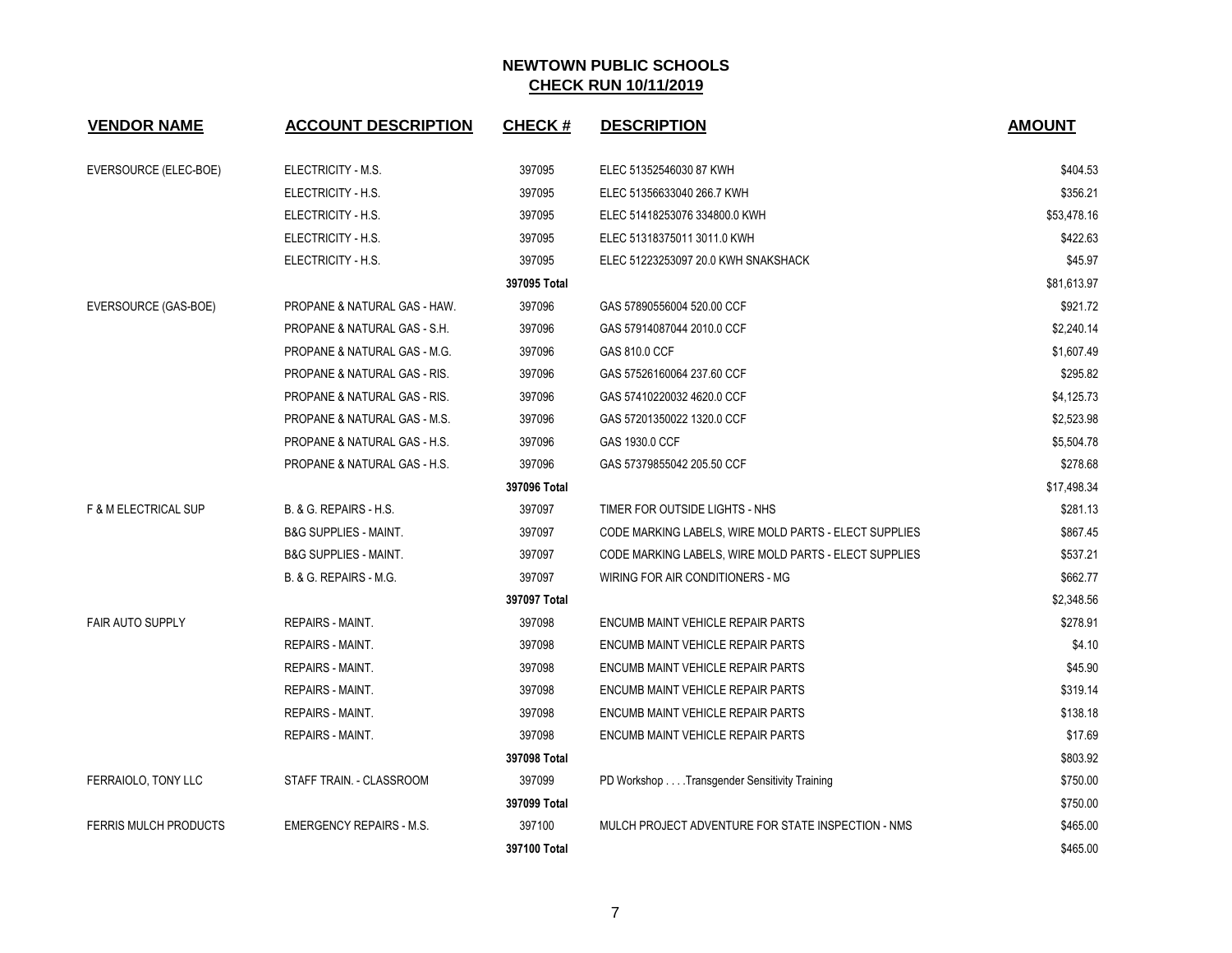| <b>VENDOR NAME</b>             | <b>ACCOUNT DESCRIPTION</b>       | <b>CHECK#</b> | <b>DESCRIPTION</b>                                               | <b>AMOUNT</b> |
|--------------------------------|----------------------------------|---------------|------------------------------------------------------------------|---------------|
| <b>PRIVATE</b>                 | TUITION - OUT-OF-DISTRICT        | 397101        | <b>TUITION - OUT-OF-DISTRICT</b>                                 | \$15,000.00   |
|                                |                                  | 397101 Total  |                                                                  | \$15,000.00   |
| FLINN SCIENTIFIC INC           | INSTR. SUPPLIES - SCIENCE        | 397102        | Items for science class per attached quote                       | \$133.70      |
|                                | INSTR. SUPPLIES - SCIENCE        | 397102        | Shipping                                                         | \$19.95       |
|                                | INSTR. SUPPLIES - SCIENCE        | 397102        | see attached list of Science Materials quote 210613              | \$24.30       |
|                                | INSTR. SUPPLIES - SCIENCE        | 397102        | See attached list -quote 211721                                  | \$137.95      |
|                                |                                  | 397102 Total  |                                                                  | \$315.90      |
| FOLLETT SCHOOL SOLUTIONS       | <b>SUPPLIES - LIBRARY</b>        | 397103        | po#100877 book order for reed library.                           | \$172.93      |
|                                | SUPPLIES - LIBRARY               | 397103        | Follett quote #10029299. Book order for RIS LMC for 2019-20      | \$34.18       |
|                                | SUPPLIES - LIBRARY               | 397103        | Follett quote #10029299. Book order for RIS LMC for 2019-20      | \$510.98      |
|                                | <b>SUPPLIES - LIBRARY</b>        | 397103        | Follett quote #10029299. Book order for RIS LMC for 2019-20      | \$113.51      |
|                                | <b>SUPPLIES - LIBRARY</b>        | 397103        | Follett quote #10029299. Book order for RIS LMC for 2019-20      | \$80.65       |
|                                |                                  | 397103 Total  |                                                                  | \$912.25      |
| <b>FOREMAN SCHOOL</b>          | TUITION - OUT-OF-DISTRICT        | 397104        | TUITION - OUT-OF-DISTRICT                                        | \$18,333.33   |
|                                |                                  | 397104 Total  |                                                                  | \$18,333.33   |
| FOUNDATION SCHOOL, T           | TUITION - OUT-OF-DISTRICT        | 397105        | TUITION - OUT-OF-DISTRICT                                        | \$7,500.00    |
|                                |                                  | 397105 Total  |                                                                  | \$7,500.00    |
| <b>GLOBAL MECHANICAL LLC</b>   | <b>EMERGENCY REPAIRS - HOM.</b>  | 397106        | NO COOLING TO MAIN OFFICE - HOM                                  | \$5,298.00    |
|                                |                                  | 397106 Total  |                                                                  | \$5,298.00    |
| <b>GLOBE EQUIPMENT COMPANY</b> | <b>REPAIRS - CAFETERIA</b>       | 397107        | METRO C539-HLDC-U C5 3 SERIES INSULATED LOW WATTAGE HOT CABINETS | \$7,277.79    |
|                                |                                  | 397107 Total  |                                                                  | \$7,277.79    |
| GOLDIE AND LIBRO MUSIC CE      | <b>REPAIRS - MUSIC</b>           | 397108        | <b>INSTRUMENT REPAIRS</b>                                        | \$225.00      |
|                                |                                  | 397108 Total  |                                                                  | \$225.00      |
| <b>GRAINGER</b>                | <b>B&amp;G SUPPLIES - MAINT.</b> | 397109        | SPRAY VALVE / SCIENCE RM CARTRIDGES                              | \$234.62      |
|                                | <b>B&amp;G SUPPLIES - MAINT.</b> | 397109        | WINDOW ACS ROOMS 19 & 11 - MG                                    | \$488.55      |
|                                | <b>B&amp;G SUPPLIES - MAINT.</b> | 397109        | WINDOW ACS ROOMS 19 & 11 - MG                                    | \$488.55      |
|                                | B. & G. REPAIRS - H.S.           | 397109        | FLUSH VALVES FOR BATHROOM REPAIRS - NHS                          | \$1,874.60    |
|                                | <b>B&amp;G SUPPLIES - MAINT.</b> | 397109        | FLUSHOMETER PARTS - MAINT SUPPLIES                               | \$36.99       |
|                                | B&G SUPPLIES - ADMIN.            | 397109        | UNDER DESK CHAIR MAT - OFFICE SUPPLIES                           | \$57.48       |
|                                | <b>B&amp;G SUPPLIES - MAINT.</b> | 397109        | TOOL BACKPACK, ANTISLIP TAPE, SEALANT - MAINT SUPPLIES           | \$138.72      |
|                                | <b>B&amp;G SUPPLIES - MAINT.</b> | 397109        | TOOL BACKPACK, ANTISLIP TAPE, SEALANT - MAINT SUPPLIES           | \$168.00      |
|                                | <b>B&amp;G SUPPLIES - MAINT.</b> | 397109        | TOOL BACKPACK, ANTISLIP TAPE, SEALANT - MAINT SUPPLIES           | \$117.87      |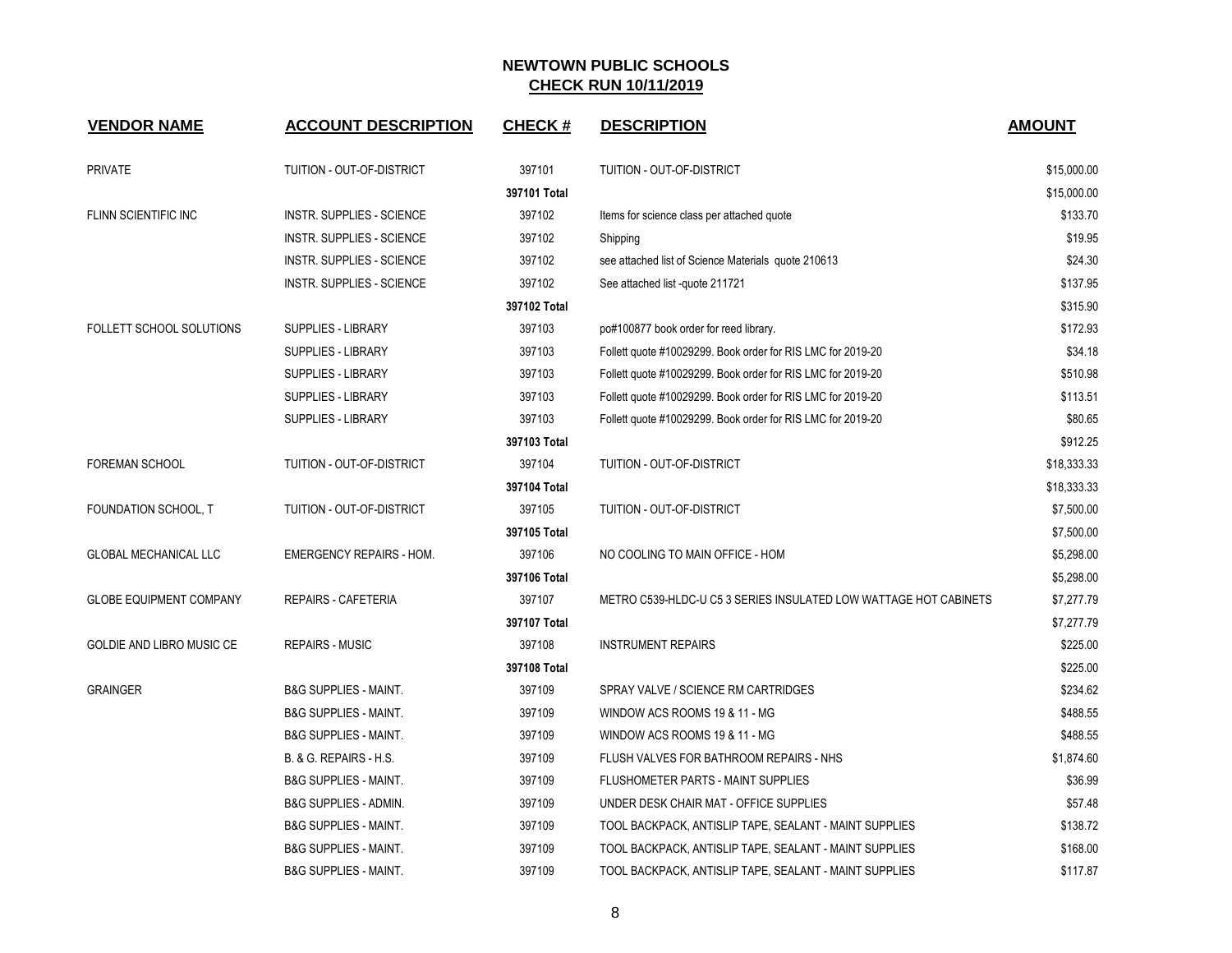| <b>VENDOR NAME</b>                   | <b>ACCOUNT DESCRIPTION</b>          | <b>CHECK#</b> | <b>DESCRIPTION</b>                                                        | <b>AMOUNT</b> |
|--------------------------------------|-------------------------------------|---------------|---------------------------------------------------------------------------|---------------|
| <b>GRAINGER</b>                      | <b>B&amp;G SUPPLIES - MAINT.</b>    | 397109        | PLATFORM TRUCKS (3) - MAINT SUPPLIES                                      | \$701.26      |
|                                      | <b>B&amp;G SUPPLIES - MAINT.</b>    | 397109        | PLATFORM TRUCKS (3) - MAINT SUPPLIES                                      | \$1,402.52    |
|                                      |                                     | 397109 Total  |                                                                           | \$5,709.16    |
| <b>GRODSKY, HARRY &amp; COMPNY I</b> | <b>B&amp;G CONTRACTED SERV.</b>     | 397110        | HVAC PREVENTATIVE MAINT CONTRACT - NHS 2019-2020                          | \$18,200.00   |
|                                      | <b>B&amp;G CONTRACTED SERV.</b>     | 397110        | HVAC PREVENTATIVE MAINT CONTRACT RIS 2019-2020                            | \$14,750.00   |
|                                      |                                     | 397110 Total  |                                                                           | \$32,950.00   |
| <b>HAT CITY PAPER &amp; SUP</b>      | <b>B&amp;G SUPPLIES - CUSTODIAL</b> | 397111        | PAPER PRODUCTS, TRASH LINERS, GLASS CLEANER, FLOOR PADS                   | \$4,866.91    |
|                                      |                                     | 397111 Total  |                                                                           | \$4,866.91    |
| <b>HAYDUCKY JENNIFER</b>             | INSTR. SUPPLIES - SCIENCE           | 397112        | WHITE BOARDS FOR SCIENCE CLASS                                            | \$150.00      |
|                                      |                                     | 397112 Total  |                                                                           | \$150.00      |
| HB COMMUNICATIONS INC.               | EQUIPMENT - INFO. TECH.             | 397113        | Epson Powerlite 530, new mount, wall plate with HDMI                      | \$1,463.00    |
|                                      | EQUIPMENT - INFO. TECH.             | 397113        | Epson Powerlite 530 to replace NEC NP600 - mount, installation            | \$1,463.00    |
|                                      | EQUIPMENT - INFO. TECH.             | 397113        | Epson Powerlite 530 with mount, cables labor to remove old and install    | \$1,443.00    |
|                                      | REPAIRS - INFO. TECH.               | 397113        | Replacing a Mitsubishi with an Epson 970 we already have - cost for mount | \$865.00      |
|                                      |                                     | 397113 Total  |                                                                           | \$5,234.00    |
| <b>HOCON GAS OF DANBURY</b>          | FUEL FOR VEHICLES - TRANS.          | 397114        | PROPANE 1800.0 UNITS                                                      | \$1,936.62    |
|                                      | FUEL FOR VEHICLES - TRANS.          | 397114        | PROPANE 112.80 UNITS                                                      | \$121.36      |
|                                      | FUEL FOR VEHICLES - TRANS.          | 397114        | PROPANE 37.10 UNITS                                                       | \$39.92       |
|                                      |                                     | 397114 Total  |                                                                           | \$2,097.90    |
| HOLST - GRUBBE, ERIK                 | INSTR. SUPPLIES - TECH ED.          | 397115        | ELEC VEHICLE PARTS                                                        | \$105.97      |
|                                      |                                     | 397115 Total  |                                                                           | \$105.97      |
| <b>HOPE ACADEMY</b>                  | TUITION - OUT-OF-DISTRICT           | 397116        | TUITION - OUT-OF-DISTRICT                                                 | \$10,180.14   |
|                                      |                                     | 397116 Total  |                                                                           | \$10,180.14   |
| <b>HOUGHTON MIFFLIN COM</b>          | TEXTBOOKS - WORLD LANG.             | 397117        | For on line subscriptions to text books for Spanish and French            | \$150.00      |
|                                      |                                     | 397117 Total  |                                                                           | \$150.00      |
| HOYT, MICHAEL J.                     | B&G SUPPLIES - CUSTODIAL            | 397118        | SHOES (100374)                                                            | \$127.56      |
|                                      |                                     | 397118 Total  |                                                                           | \$127.56      |
| HUSSEY SEATING COMPANY               | <b>EMERGENCY REPAIRS - H.S.</b>     | 397119        | H/S DRAPER SMART GYM CONTROLS                                             | \$10,930.00   |
|                                      |                                     | 397119 Total  |                                                                           | \$10,930.00   |
| HYDRO TECHNOLOGIES LLC               | PROF. SERV. - B. & G.               | 397120        | SOC TEST (REQUIRED BY CT DPH EVERY THREE YEARS) - HOM                     | \$1,375.00    |
|                                      |                                     | 397120 Total  |                                                                           | \$1,375.00    |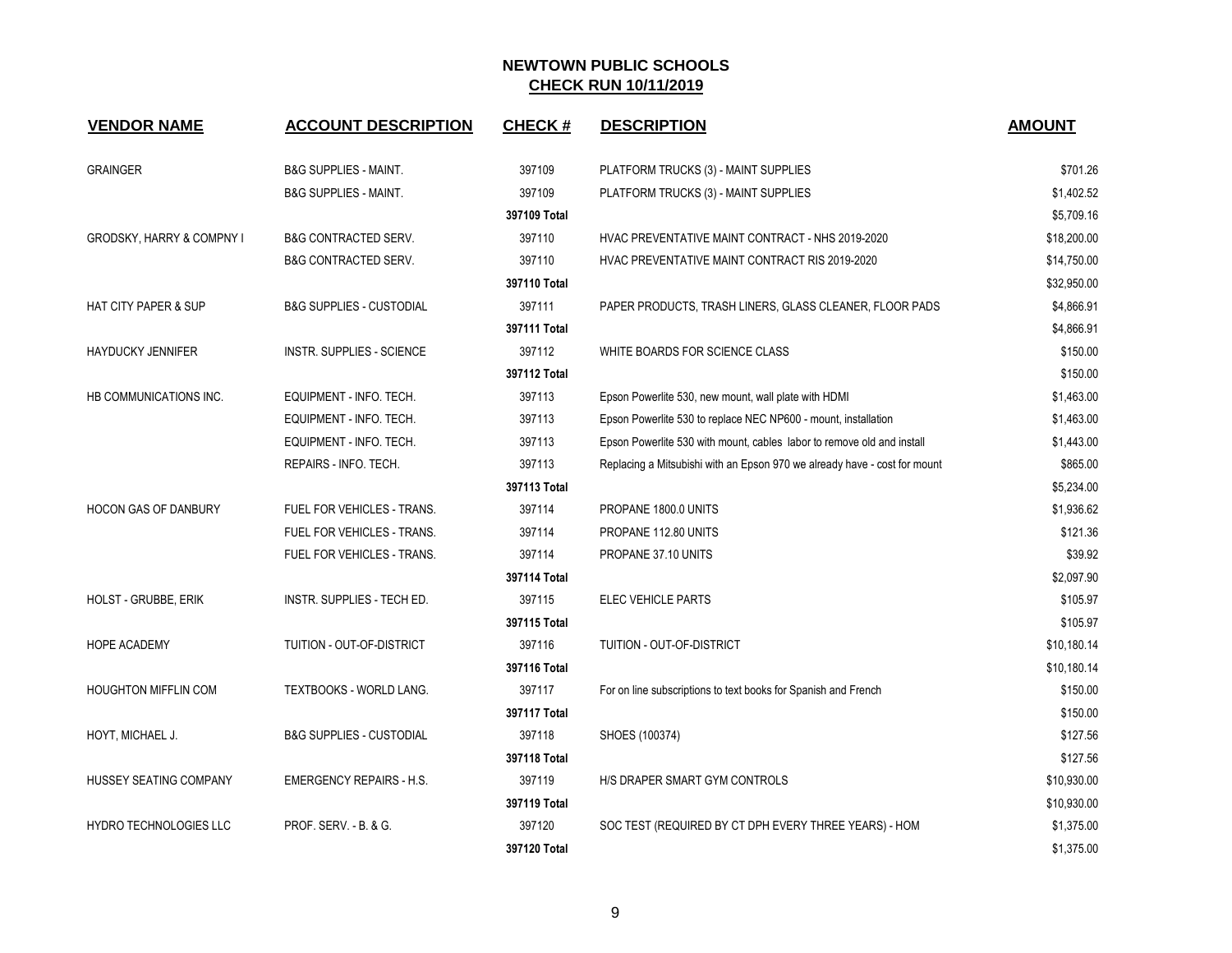| <b>VENDOR NAME</b>       | <b>ACCOUNT DESCRIPTION</b>          | <b>CHECK#</b> | <b>DESCRIPTION</b>                           | <b>AMOUNT</b> |
|--------------------------|-------------------------------------|---------------|----------------------------------------------|---------------|
| KAMCO SUPPLY CORP OF NEW | <b>B&amp;G SUPPLIES - CUSTODIAL</b> | 397121        | CEILING TILE - CUST SUPPLIES                 | \$1,418.68    |
|                          | <b>B&amp;G SUPPLIES - MAINT.</b>    | 397121        | HINGES / SCREWS - MAINT SUPPLIES             | \$369.90      |
|                          |                                     | 397121 Total  |                                              | \$1,788.58    |
| KYLE, KELLIE             | STAFF TRAVEL - INFO. TECH.          | 397122        | <b>Intradistrict Travel</b>                  | \$17.17       |
|                          |                                     | 397122 Total  |                                              | \$17.17       |
| MACGILL, WILLIAM & C     | MEDICAL SUPPLIES - ELEM.            | 397123        | Item #43680 Disposable Arm Sling (Pediatric) | \$10.32       |
|                          | MEDICAL SUPPLIES - ELEM.            | 397123        | Item #1024 Reusable Child Arm Splint         | \$2.96        |
|                          | MEDICAL SUPPLIES - ELEM.            | 397123        | Item #6690 Cardboard Folding Splint          | \$4.37        |
|                          | MEDICAL SUPPLIES - ELEM.            | 397123        | Item #4739 Treasure Chests Tooth Box         | \$9.24        |
|                          | MEDICAL SUPPLIES - ELEM.            | 397123        | Item #15543 Case of Facial Tissue            | \$32.55       |
|                          | MEDICAL SUPPLIES - H.S.             | 397123        | Item# 50601 Bulk Cough Drops                 | \$51.10       |
|                          |                                     | 397123 Total  |                                              | \$110.54      |
| MAGNAKLEEN SERVICES LLC  | <b>B&amp;G SUPPLIES - CUSTODIAL</b> | 397124        | MOP SERVICE - SEPTEMBER                      | \$125.10      |
|                          | <b>B&amp;G SUPPLIES - CUSTODIAL</b> | 397124        | RUG SERVICE - SEPTEMBER                      | \$134.50      |
|                          | <b>B&amp;G SUPPLIES - CUSTODIAL</b> | 397124        | MOP SERVICE - SEPTEMBER                      | \$47.15       |
|                          | <b>B&amp;G SUPPLIES - CUSTODIAL</b> | 397124        | RUG SERVICE - SEPTEMBER                      | \$166.50      |
|                          | <b>B&amp;G SUPPLIES - CUSTODIAL</b> | 397124        | MOP SERVICE - SEPTEMBER                      | \$60.65       |
|                          | <b>B&amp;G SUPPLIES - CUSTODIAL</b> | 397124        | RUG SERVICE - SEPTEMBER                      | \$66.50       |
|                          | <b>B&amp;G SUPPLIES - CUSTODIAL</b> | 397124        | MOP SERVICE - SEPTEMBER                      | \$28.25       |
|                          | <b>B&amp;G SUPPLIES - CUSTODIAL</b> | 397124        | RUG SERVICE - SEPTEMBER                      | \$26.00       |
|                          | <b>B&amp;G SUPPLIES - CUSTODIAL</b> | 397124        | MOP SERVICE - SEPTEMBER                      | \$33.80       |
|                          | <b>B&amp;G SUPPLIES - CUSTODIAL</b> | 397124        | <b>RUG SERVICE - SEPTEMBER</b>               | \$18.00       |
|                          | <b>B&amp;G SUPPLIES - CUSTODIAL</b> | 397124        | MOP SERVICE - SEPTEMBER                      | \$21.50       |
|                          | <b>B&amp;G SUPPLIES - CUSTODIAL</b> | 397124        | RUG SERVICE - SEPTEMBER                      | \$36.00       |
|                          | <b>B&amp;G SUPPLIES - CUSTODIAL</b> | 397124        | MOP SERVICE - SEPTEMBER                      | \$30.65       |
|                          | <b>B&amp;G SUPPLIES - CUSTODIAL</b> | 397124        | RUG SERVICE - SEPTEMBER                      | \$201.00      |
|                          | <b>B&amp;G SUPPLIES - CUSTODIAL</b> | 397124        | MOP SERVICE - SEPTEMBER                      | \$125.10      |
|                          | <b>B&amp;G SUPPLIES - CUSTODIAL</b> | 397124        | RUG SERVICE - SEPTEMBER                      | \$26.00       |
|                          | <b>B&amp;G SUPPLIES - CUSTODIAL</b> | 397124        | MOP SERVICE - SEPTEMBER                      | \$47.15       |
|                          | <b>B&amp;G SUPPLIES - CUSTODIAL</b> | 397124        | MOP SERVICE - SEPTEMBER                      | \$33.80       |
|                          | <b>B&amp;G SUPPLIES - CUSTODIAL</b> | 397124        | MOP SERVICE - SEPTEMBER                      | \$21.50       |
|                          | <b>B&amp;G SUPPLIES - CUSTODIAL</b> | 397124        | MOP SERVICE - SEPTEMBER                      | \$30.65       |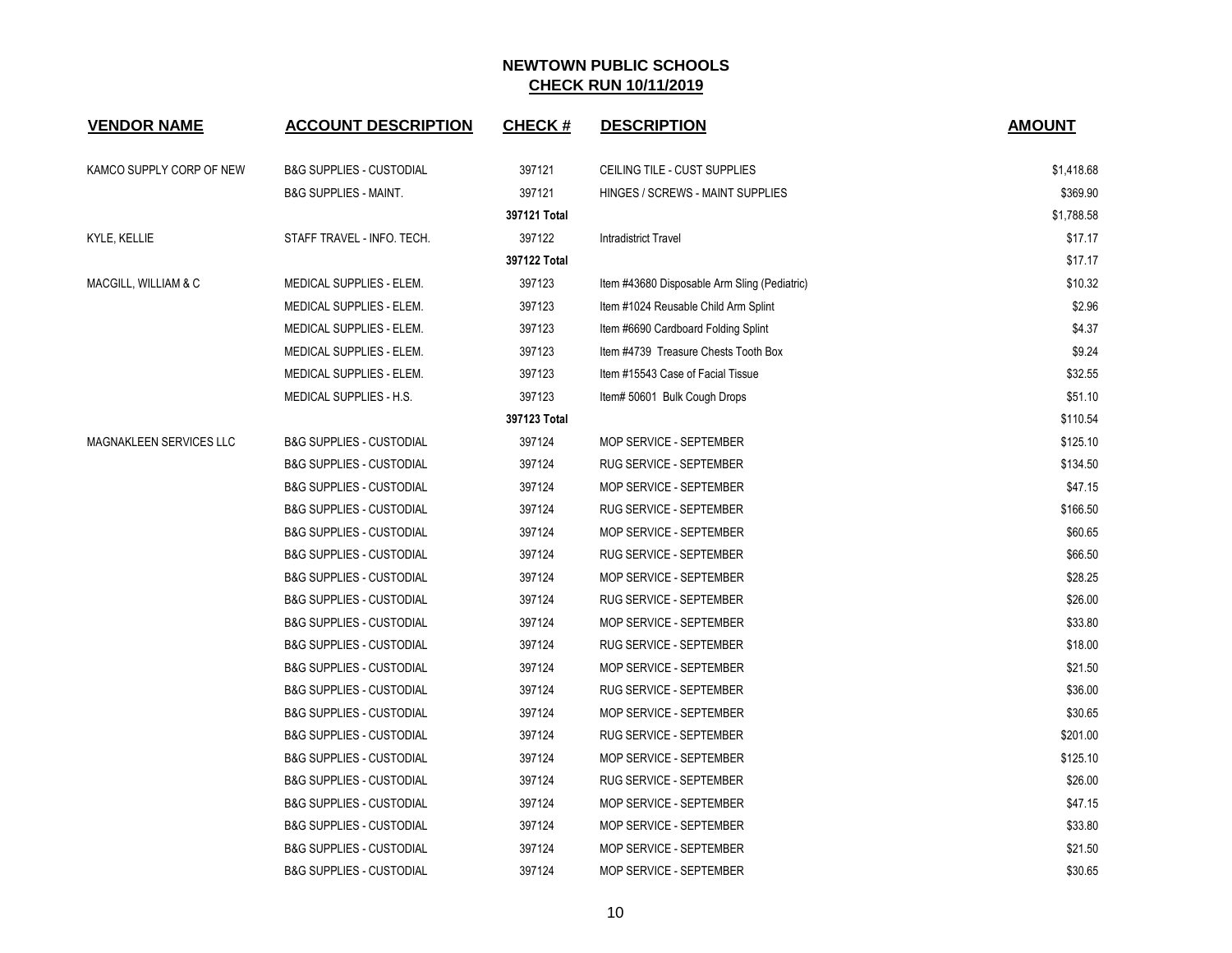| <b>VENDOR NAME</b>      | <b>ACCOUNT DESCRIPTION</b>          | <b>CHECK#</b> | <b>DESCRIPTION</b>                                       | <b>AMOUNT</b> |
|-------------------------|-------------------------------------|---------------|----------------------------------------------------------|---------------|
| MAGNAKLEEN SERVICES LLC | <b>B&amp;G SUPPLIES - CUSTODIAL</b> | 397124        | MOP SERVICE - SEPTEMBER                                  | \$28.25       |
|                         | <b>B&amp;G SUPPLIES - CUSTODIAL</b> | 397124        | MOP SERVICE - SEPTEMBER                                  | \$60.65       |
|                         |                                     | 397124 Total  |                                                          | \$1,368.70    |
| MARAK, JILL             | <b>INSTR. SUPPLIES - MUSIC</b>      | 397125        | MUSICPLAY ONLINE                                         | \$149.95      |
|                         |                                     | 397125 Total  |                                                          | \$149.95      |
| MASON W.B. INC.         | OFF. SUPPLIES - BUS. SERV.          | 397126        | <b>SUPPLIES 2019/20</b>                                  | \$93.98       |
|                         | OFF. SUPPLIES - BUS. SERV.          | 397126        | <b>SUPPLIES 2019/20</b>                                  | \$9.28        |
|                         | OFF. SUPPLIES - BUS. SERV.          | 397126        | <b>SUPPLIES 2019/20</b>                                  | \$39.41       |
|                         | OFF. SUPPLIES - BUS. SERV.          | 397126        | <b>WATER 2019/20</b>                                     | \$29.95       |
|                         | EQUIPMENT - DISTRICT FURNITURE      | 397126        | OFFICE FURNITURE                                         | \$1,099.00    |
|                         | INSTR. SUPPLIES - READING           | 397126        | Reading Portion                                          | \$143.52      |
|                         | <b>INSTR. SUPPLIES - READING</b>    | 397126        | Reading Portion                                          | \$108.84      |
|                         | <b>INSTR. SUPPLIES - SCIENCE</b>    | 397126        | Science portion                                          | \$1,246.68    |
|                         | INSTR. SUPPLIES - CLASSROOM         | 397126        | Grade 2 Comp. Books                                      | \$166.50      |
|                         | INSTR. SUPPLIES - CLASSROOM         | 397126        | Grade 3 Comp. Books - no shipping - ordered through CREC | \$166.50      |
|                         | <b>INSTR. SUPPLIES - SCIENCE</b>    | 397126        | SCIENCE SUPPLIES FOR CARLEY SEE ATTACHED LIST            | \$39.35       |
|                         | <b>INSTR. SUPPLIES - SCIENCE</b>    | 397126        | SCIENCE ORDER FOR ALLEGRETTO SEE ATTACHED LIST           | \$45.51       |
|                         | <b>INSTR. SUPPLIES - SCIENCE</b>    | 397126        | SCIENCE ORDERS for BAUMGARTNER SEE ATTACHED LIST         | \$99.53       |
|                         | <b>INSTR. SUPPLIES - SCIENCE</b>    | 397126        | SCIENCE ORDERS for BAUMGARTNER SEE ATTACHED LIST         | \$25.68       |
|                         | <b>INSTR. SUPPLIES - SCIENCE</b>    | 397126        | SCIENCE ORDERS for BAUMGARTNER SEE ATTACHED LIST         | \$12.24       |
|                         | <b>INSTR. SUPPLIES - SCIENCE</b>    | 397126        | SCIENCE ORDERS for BAUMGARTNER SEE ATTACHED LIST         | \$11.40       |
|                         | INSTR. SUPPLIES - SCIENCE           | 397126        | SCIENCE ORDER (PART 2) CARLEY SEE ATTACHED LIST          | \$92.46       |
|                         | <b>INSTR. SUPPLIES - SCIENCE</b>    | 397126        | SCIENCE SUPPLIES M. DYER SEE ATTACHED LIST               | \$120.62      |
|                         | <b>INSTR. SUPPLIES - SCIENCE</b>    | 397126        | SCIENCE ORDERS LOWELL SEE ATTACHED LIST                  | \$130.58      |
|                         | <b>INSTR. SUPPLIES - SCIENCE</b>    | 397126        | SCIENCE ORDERS LOWELL SEE ATTACHED LIST                  | \$30.46       |
|                         | <b>INSTR. SUPPLIES - SCIENCE</b>    | 397126        | SCIENCE ORDERS LOWELL SEE ATTACHED LIST                  | \$10.92       |
|                         | <b>INSTR. SUPPLIES - SCIENCE</b>    | 397126        | SCIENCE ORDERS LOWELL SEE ATTACHED LIST                  | \$55.96       |
|                         | <b>INSTR. SUPPLIES - SCIENCE</b>    | 397126        | SCIENCE MATERIALS FOR MULLEN - SEE ATTACHED LIST         | \$87.99       |
|                         | <b>INSTR. SUPPLIES - SCIENCE</b>    | 397126        | SCIENCE MATERIALS FOR MULLEN - SEE ATTACHED LIST         | \$27.13       |
|                         | <b>INSTR. SUPPLIES - SCIENCE</b>    | 397126        | SCIENCE MATERIALS FOR MULLEN - SEE ATTACHED LIST         | \$27.99       |
|                         | <b>INSTR. SUPPLIES - SCIENCE</b>    | 397126        | SCIENCE MATERIALS - TORRANCE - SEE ATTACHED LIST         | \$72.41       |
|                         | <b>INSTR. SUPPLIES - SCIENCE</b>    | 397126        | SCIENCE MATERIALS - TORRANCE - SEE ATTACHED LIST         | \$36.56       |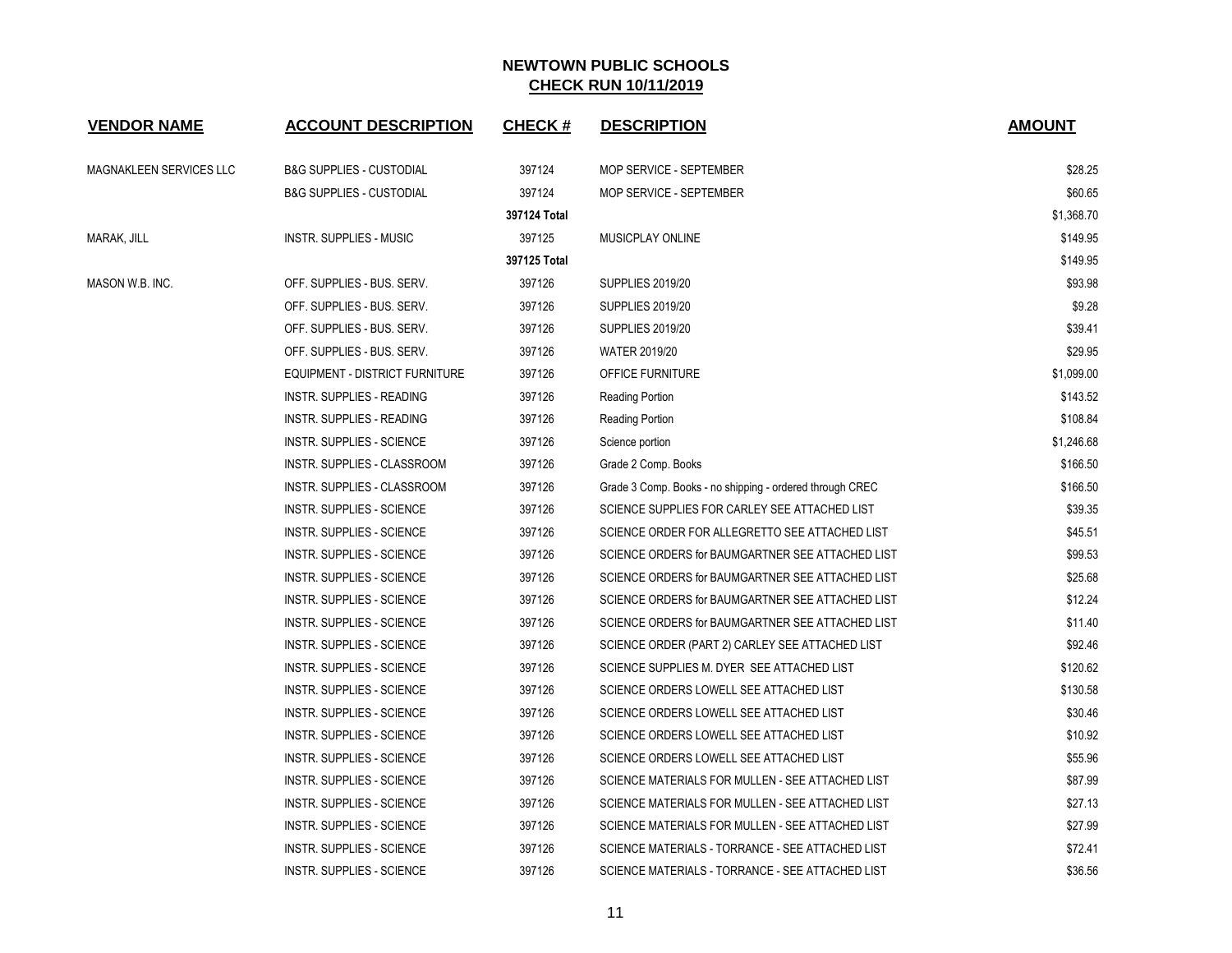| <b>VENDOR NAME</b> | <b>ACCOUNT DESCRIPTION</b>       | <b>CHECK#</b> | <b>DESCRIPTION</b>                                                         | <b>AMOUNT</b> |
|--------------------|----------------------------------|---------------|----------------------------------------------------------------------------|---------------|
| MASON W.B. INC.    | <b>INSTR. SUPPLIES - SCIENCE</b> | 397126        | SCIENCE MATERIALS - TORRANCE - SEE ATTACHED LIST                           | \$4.74        |
|                    | <b>INSTR. SUPPLIES - SCIENCE</b> | 397126        | SCIENCE MATERIALS - TORRANCE - SEE ATTACHED LIST                           | \$21.98       |
|                    | <b>INSTR. SUPPLIES - SCIENCE</b> | 397126        | SCIENCE SUPPLIES FOR CHEMISTRY TEACHERS AREA F 215                         | \$154.60      |
|                    | <b>INSTR. SUPPLIES - SCIENCE</b> | 397126        | SCIENCE MATERIALS KUROSKI SEE ATTACHED LIST                                | \$356.66      |
|                    | <b>INSTR. SUPPLIES - SCIENCE</b> | 397126        | SCIENCE MATERIALS KUROSKI SEE ATTACHED LIST                                | \$17.76       |
|                    | <b>INSTR. SUPPLIES - SCIENCE</b> | 397126        | SCIENCE MATERIALS DEJULIO SEE ATTACHED LIST                                | \$435.51      |
|                    | <b>INSTR. SUPPLIES - SCIENCE</b> | 397126        | SCIENCE MATERIALS EKMAN SEE ATTACHED LIST                                  | \$91.54       |
|                    | <b>INSTR. SUPPLIES - SCIENCE</b> | 397126        | SCIENCE MATERIALS EKMAN SEE ATTACHED LIST                                  | \$6.42        |
|                    | <b>INSTR. SUPPLIES - SCIENCE</b> | 397126        | SCIENCE MATERIALS EKMAN SEE ATTACHED LIST                                  | \$4.44        |
|                    | <b>INSTR. SUPPLIES - SCIENCE</b> | 397126        | SCIENCE MATERIALS EKMAN SEE ATTACHED LIST                                  | \$19.39       |
|                    | <b>INSTR. SUPPLIES - SCIENCE</b> | 397126        | SCIENCE MATERIALS EKMAN SEE ATTACHED LIST                                  | \$8.36        |
|                    | <b>INSTR. SUPPLIES - SCIENCE</b> | 397126        | SCIENCE MATERIALS GEORGINA SEE ATTACHED LIST                               | \$86.71       |
|                    | <b>INSTR. SUPPLIES - SCIENCE</b> | 397126        | SCIENCE MATERIALS GEORGINA SEE ATTACHED LIST                               | \$41.75       |
|                    | <b>INSTR. SUPPLIES - SCIENCE</b> | 397126        | SCIENCE MATERIALS GEORGINA SEE ATTACHED LIST                               | \$40.95       |
|                    | <b>INSTR. SUPPLIES - SCIENCE</b> | 397126        | SCIENCE MATERIALS GEORGINA SEE ATTACHED LIST                               | \$36.56       |
|                    | <b>INSTR. SUPPLIES - SCIENCE</b> | 397126        | SCIENCE MATERIALS KLAUBE SEE ATTACHED LIST                                 | \$95.68       |
|                    | <b>INSTR. SUPPLIES - SCIENCE</b> | 397126        | SCIENCE MATERIALS KLAUBE SEE ATTACHED LIST                                 | \$22.15       |
|                    | <b>INSTR. SUPPLIES - SCIENCE</b> | 397126        | SCIENCE MATERIALS KLAUBE SEE ATTACHED LIST                                 | \$19.39       |
|                    | <b>INSTR. SUPPLIES - SCIENCE</b> | 397126        | SCIENCE MATERIALS KLAUBE SEE ATTACHED LIST                                 | \$30.36       |
|                    | <b>INSTR. SUPPLIES - SCIENCE</b> | 397126        | SCIENCE MATERIALS MERRITT SEE ATTACHED LIST                                | \$59.28       |
|                    | <b>INSTR. SUPPLIES - SCIENCE</b> | 397126        | SCIENCE MATERIALS COLORED PAPER FOR F 215 SEE ATTACHED LIST                | \$28.02       |
|                    | <b>INSTR. SUPPLIES - SCIENCE</b> | 397126        | SCIENCE MATERIALS NARAYANAN SEE ATTACHED LIST                              | \$361.57      |
|                    | <b>INSTR. SUPPLIES - SCIENCE</b> | 397126        | SCIENCE MATERIALS NARAYANAN SEE ATTACHED LIST                              | \$47.97       |
|                    | <b>INSTR. SUPPLIES - SCIENCE</b> | 397126        | SCIENCE MATERIALS NARAYANAN SEE ATTACHED LIST                              | \$30.04       |
|                    | <b>INSTR. SUPPLIES - SCIENCE</b> | 397126        | SCIENCE MATERIALS BERECHID SEE ATTACHED LIST                               | \$127.07      |
|                    | <b>INSTR. SUPPLIES - SCIENCE</b> | 397126        | SCIENCE MATERIALS BERECHID SEE ATTACHED LIST                               | \$48.73       |
|                    | <b>INSTR. SUPPLIES - SCIENCE</b> | 397126        | SCIENCE MATERIALS BERECHID SEE ATTACHED LIST                               | \$2.11        |
|                    | <b>INSTR. SUPPLIES - SCIENCE</b> | 397126        | SCIENCE MATERIALS BERECHID SEE ATTACHED LIST                               | \$27.98       |
|                    | <b>INSTR. SUPPLIES - SCIENCE</b> | 397126        | SCIENCE MATERIALS BERECHID SEE ATTACHED LIST                               | \$8.88        |
|                    | <b>INSTR. SUPPLIES - SCIENCE</b> | 397126        | SEE ATTACHED LIST                                                          | \$66.08       |
|                    | <b>INSTR. SUPPLIES - ENGLISH</b> | 397126        | English Dept Materials- Desk Calendars, yellow paper, colored file folders | \$223.23      |
|                    | <b>INSTR. SUPPLIES - SCIENCE</b> | 397126        | SCIENCE MATERIALS NICHOLSON SEE ATTACHED LIST                              | \$245.56      |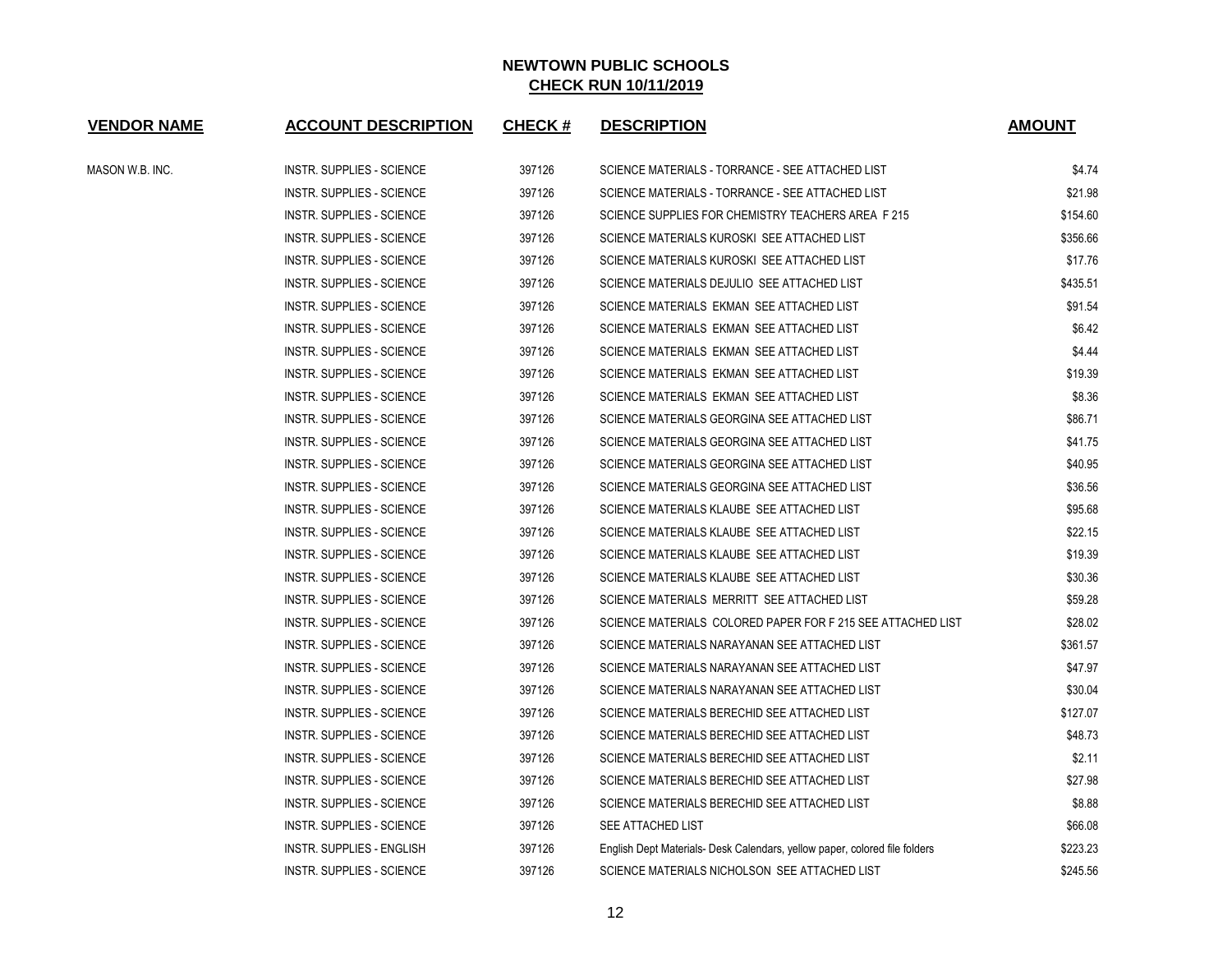| <b>VENDOR NAME</b>      | <b>ACCOUNT DESCRIPTION</b>       | <b>CHECK#</b> | <b>DESCRIPTION</b>                                                                       | <b>AMOUNT</b> |
|-------------------------|----------------------------------|---------------|------------------------------------------------------------------------------------------|---------------|
| MASON W.B. INC.         | <b>INSTR. SUPPLIES - SCIENCE</b> | 397126        | SCIENCE MATERIALS NICHOLSON SEE ATTACHED LIST                                            | \$2.83        |
|                         | <b>B&amp;G SUPPLIES - ADMIN.</b> | 397126        | BOTTLED WATER - MAINT DEPT.                                                              | \$29.95       |
|                         | INSTR. SUPPLIES - ENGLISH        | 397126        | 10 SETS OF CLASSROOM MARKERS - ENGLISH DEPT CLASSROOMS                                   | \$332.30      |
|                         | <b>INSTR. SUPPLIES - SCIENCE</b> | 397126        | DESK CALENDARS, POST IT NOTES, COLORED PAPER                                             | \$112.57      |
|                         | <b>B&amp;G SUPPLIES - ADMIN.</b> | 397126        | WHITE BOARD / MAINT SUPPLIES - FACILITIES OFFICE                                         | \$95.85       |
|                         | INSTR. SUPPLIES - WORLD LANG.    | 397126        | WL Department supplies: Writing pads, self-stick easel pads, (2) sets flip chart markers | \$27.95       |
|                         | INSTR. SUPPLIES - WORLD LANG.    | 397126        | WL Department supplies: Writing pads, self-stick easel pads, (2) sets flip chart markers | \$219.71      |
|                         | INSTR. SUPPLIES - SOC. STUDIES   | 397126        | SS Department supplies: Pens, wall easel mounts, writing pads, invisible tape            | \$244.27      |
|                         | EQUIPMENT - DISTRICT FURNITURE   | 397126        | OFFICE CHAIR FOR DIR OF FACILITIES - DIST FURNITURE                                      | \$295.00      |
|                         | INSTR. SUPPLIES - CLASSROOM      | 397126        | Copy paper, food gloves & timers - no shipping                                           | \$716.89      |
|                         | INSTR. SUPPLIES - CLASSROOM      | 397126        | Copy paper, food gloves & timers - no shipping                                           | \$53.30       |
|                         | INSTR. SUPPLIES - CLASSROOM      | 397126        | Cases of white copy paper, 92 Brigh                                                      | \$564.80      |
|                         | INSTR. SUPPLIES - CLASSROOM      | 397126        | Crafty Dab Washable Kids Paints, Item # DAB75640                                         | (\$5.86)      |
|                         | INSTR. SUPPLIES - CLASSROOM      | 397126        | Crafty Dab Washable Kids Paints, Item # DAB75640                                         | \$33.06       |
|                         | INSTR. SUPPLIES - CLASSROOM      | 397126        | Crayola Washable Markers, Broad Point, Classic Colors, 12/Set                            | \$105.48      |
|                         | INSTR. SUPPLIES - CLASSROOM      | 397126        | Mr. Sketch Scented Watercolor Marker, Chisel Tip, 12 Colors, 12/set,                     | \$36.90       |
|                         | INSTR. SUPPLIES - CLASSROOM      | 397126        | Swingline S.F. 1, Standard Economy Chisel Point 210 Full Strip Staples                   | \$23.00       |
|                         | INSTR. SUPPLIES - CLASSROOM      | 397126        | Avery Heavy-Duty Badge Holders, Portrait, 4 inch x 3 inch, 25/Pk                         | \$12.40       |
|                         |                                  | 397126 Total  |                                                                                          | \$9,702.32    |
| <b>MEMOLI, MATT</b>     | STAFF TRAVEL - CLASSROOM         | 397127        | <b>TRAVEL</b>                                                                            | \$155.44      |
|                         |                                  | 397127 Total  |                                                                                          | \$155.44      |
| MOBILE MINI, INC.       | <b>EQUIP RENTAL - B&amp;G</b>    | 397128        | STORAGE CONTAINER RENTAL (E726) 2019-2020                                                | \$75.00       |
|                         |                                  | 397128 Total  |                                                                                          | \$75.00       |
| MORSE & CO, E.A.        | REPAIRS - CUSTODIAL              | 397129        | CUSTODIAN VACUUM REPAIR PARTS (SHOP                                                      | \$2,288.66    |
|                         | <b>REPAIRS - CUSTODIAL</b>       | 397129        | CUSTODIAL MACHINE REPAIRS - NMS                                                          | \$738.02      |
|                         | <b>REPAIRS - CUSTODIAL</b>       | 397129        | <b>CUSTODIAL MACHINE REPAIRS - NMS</b>                                                   | \$166.82      |
|                         |                                  | 397129 Total  |                                                                                          | \$3,193.50    |
| NAPOLITANO, TIMOTHY     | OFF. SUPPLIES - ADMIN.           | 397130        | LUNCH STAFF                                                                              | \$199.81      |
|                         |                                  | 397130 Total  |                                                                                          | \$199.81      |
| NATIONAL GEOGRAPHIC BEE | INSTR. SUPPLIES - SOC. STUDIES   | 397131        | Registration for National Geo Bee 2020                                                   | \$120.00      |
|                         |                                  | 397131 Total  |                                                                                          | \$120.00      |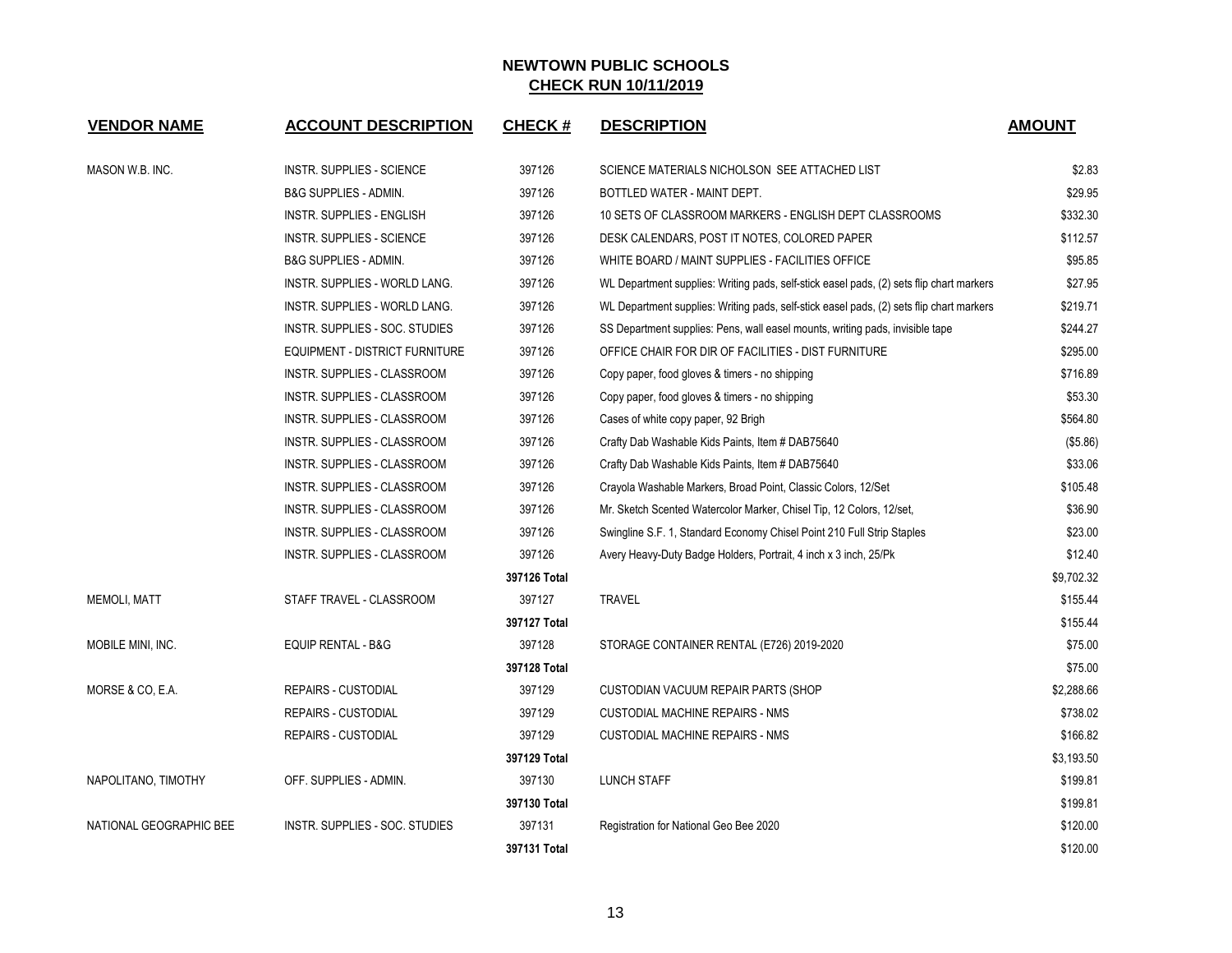| <b>VENDOR NAME</b>        | <b>ACCOUNT DESCRIPTION</b>       | <b>CHECK#</b> | <b>DESCRIPTION</b>                               | <b>AMOUNT</b> |
|---------------------------|----------------------------------|---------------|--------------------------------------------------|---------------|
| NEW ENGLAND MASONRY & ROO | B. & G. REPAIRS - H.S.           | 397132        | INSTALL COUNTER FLASHING AROUND ROOF CURBS - NHS | \$1,950.00    |
|                           |                                  | 397132 Total  |                                                  | \$1,950.00    |
| NEW YORK MICROSCOPES CO.  | <b>REPAIRS - SCIENCE</b>         | 397133        | SCIENCE DEPT MICROSCOPE REPAIR                   | \$1,000.00    |
|                           | <b>INSTR. SUPPLIES - SCIENCE</b> | 397133        | SCIENCE DEPT MICROSCOPE REPAIR                   | \$492.00      |
|                           |                                  | 397133 Total  |                                                  | \$1,492.00    |
| NEWELL, KAREN             | STAFF TRAVEL - SP. ED. PREK-8    | 397134        | TRAVEL SEPT 2019                                 | \$38.28       |
|                           |                                  | 397134 Total  |                                                  | \$38.28       |
| NEWTOWN BOARD OF EDU      | <b>MEDICAL INS. PREMIUMS</b>     | 397135        | LONG TERM DISABILITY                             | \$2,463.43    |
|                           | <b>ADMINISTRATION FEES</b>       | 397135        | RETIREE ADM FEE SRPT 2019                        | \$165.00      |
|                           | LIFE INSURANCE                   | 397135        | AD&D PREMIUM                                     | \$1,236.04    |
| NEWTOWN BOARD OF EDU      | LIFE INSURANCE                   | 397135        | LIFE PREMIUM                                     | \$6,180.20    |
|                           |                                  | 397135 Total  |                                                  | \$10,044.67   |
| NEWTOWN HARDWARE          | <b>B&amp;G SUPPLIES - MAINT.</b> | 397136        | MAINT SUPPLIES - 2019-2020                       | \$23.37       |
|                           | <b>B&amp;G SUPPLIES - MAINT.</b> | 397136        | MAINT SUPPLIES - 2019-2020                       | \$16.07       |
|                           | <b>B&amp;G SUPPLIES - MAINT.</b> | 397136        | <b>MAINT SUPPLIES - 2019-2020</b>                | \$20.68       |
|                           | <b>B&amp;G SUPPLIES - MAINT.</b> | 397136        | MAINT SUPPLIES - 2019-2020                       | \$25.90       |
|                           | <b>B&amp;G SUPPLIES - MAINT.</b> | 397136        | MAINT SUPPLIES - 2019-2020                       | \$41.35       |
|                           | <b>B&amp;G SUPPLIES - MAINT.</b> | 397136        | MAINT SUPPLIES - 2019-2020                       | \$10.94       |
|                           | <b>B&amp;G SUPPLIES - MAINT.</b> | 397136        | MAINT SUPPLIES - 2019-2020                       | \$12.22       |
|                           | <b>B&amp;G SUPPLIES - MAINT.</b> | 397136        | MAINT SUPPLIES - 2019-2020                       | \$316.73      |
|                           | <b>B&amp;G SUPPLIES - MAINT.</b> | 397136        | MAINT SUPPLIES - 2019-2020                       | \$30.16       |
|                           | <b>B&amp;G SUPPLIES - MAINT.</b> | 397136        | MAINT SUPPLIES - 2019-2020                       | \$10.71       |
|                           | <b>B&amp;G SUPPLIES - MAINT.</b> | 397136        | MAINT SUPPLIES - 2019-2020                       | \$29.66       |
|                           | <b>B&amp;G SUPPLIES - MAINT.</b> | 397136        | MAINT SUPPLIES - 2019-2020                       | \$40.59       |
|                           | <b>B&amp;G SUPPLIES - MAINT.</b> | 397136        | MAINT SUPPLIES - 2019-2020                       | \$26.92       |
|                           | <b>B&amp;G SUPPLIES - MAINT.</b> | 397136        | MAINT SUPPLIES - 2019-2020                       | \$13.49       |
|                           | <b>B&amp;G SUPPLIES - MAINT.</b> | 397136        | MAINT SUPPLIES - 2019-2020                       | \$40.88       |
|                           | <b>B&amp;G SUPPLIES - MAINT.</b> | 397136        | MAINT SUPPLIES - 2019-2020                       | \$108.87      |
|                           | <b>B&amp;G SUPPLIES - MAINT.</b> | 397136        | MAINT SUPPLIES - 2019-2020                       | \$16.17       |
|                           | <b>B&amp;G SUPPLIES - MAINT.</b> | 397136        | MAINT SUPPLIES - 2019-2020                       | \$48.37       |
|                           | <b>B&amp;G SUPPLIES - MAINT.</b> | 397136        | <b>MAINT SUPPLIES - 2019-2020</b>                | \$31.33       |
|                           |                                  | 397136 Total  |                                                  | \$864.41      |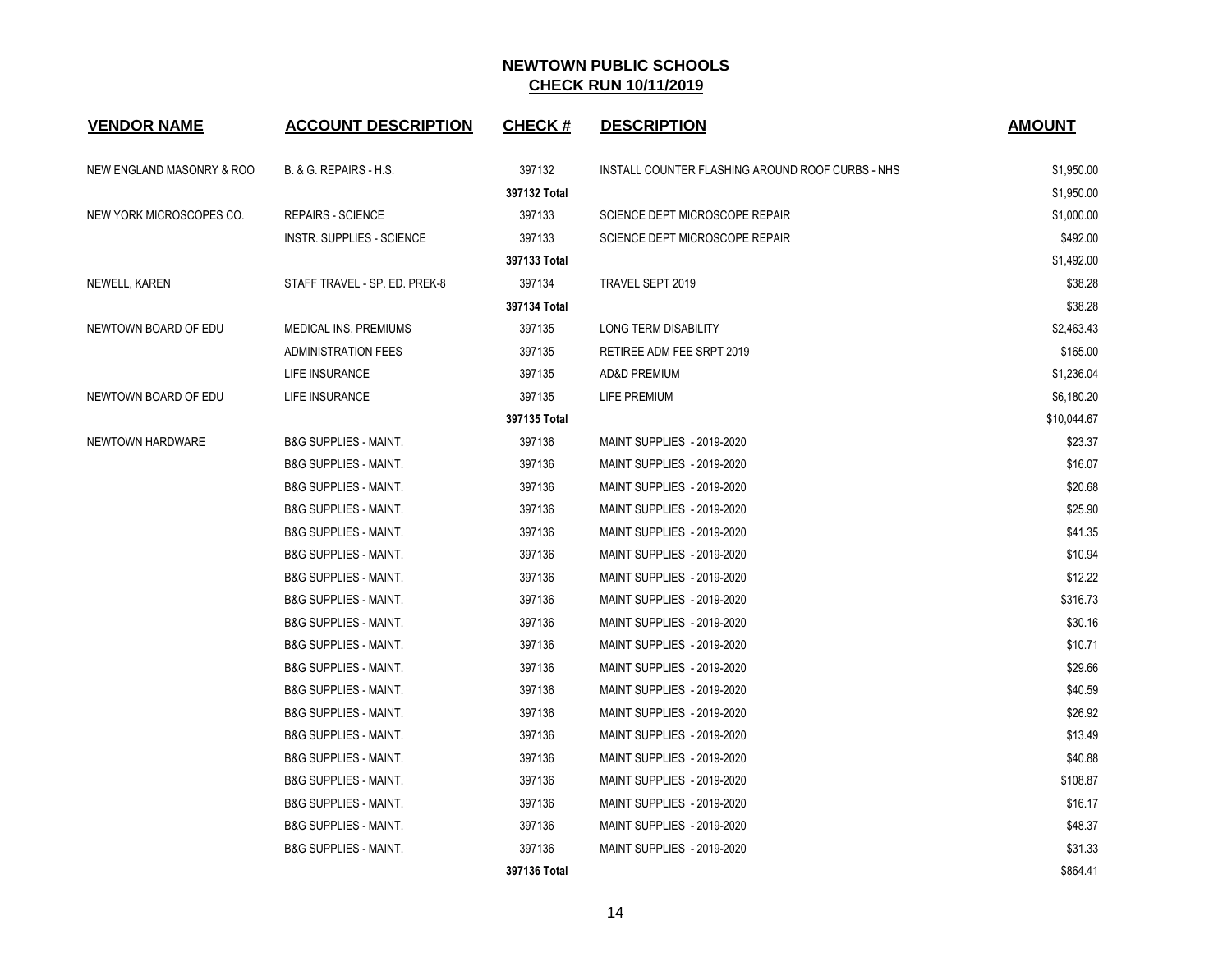| <b>VENDOR NAME</b>           | <b>ACCOUNT DESCRIPTION</b>        | <b>CHECK#</b> | <b>DESCRIPTION</b>                                               | <b>AMOUNT</b> |
|------------------------------|-----------------------------------|---------------|------------------------------------------------------------------|---------------|
| NEWTOWN MIDDLE SCHOO         | OFF. SUPPLIES - ADMIN.            | 397137        | For professional development refreshments                        | \$139.00      |
|                              |                                   | 397137 Total  |                                                                  | \$139.00      |
| <b>NOREDINK CORP</b>         | <b>TEXTBOOKS - ENGLISH</b>        | 397138        | Premium Licensing for students per attached order.               | \$5,250.00    |
|                              |                                   | 397138 Total  |                                                                  | \$5,250.00    |
| ONYX ASSET SERVICES GROUP    | ELECTRICITY - M.S.                | 397139        | ELEC 88,756.0 KWH M/S                                            | \$5,396.36    |
|                              |                                   | 397139 Total  |                                                                  | \$5,396.36    |
| OVERHEAD DOOR COMPANY OF     | B. & G. REPAIRS - H.S.            | 397140        | OLD CAFÉ SERVERY DOOR LOCK / HANDLE SPINNING - NHS               | \$320.00      |
|                              |                                   | 397140 Total  |                                                                  | \$320.00      |
| PEMBROKE PUMPING SERVICES    | <b>EQUIP RENTAL - SPORTS</b>      | 397141        | PORT O POTTY RENTALS                                             | \$420.00      |
|                              |                                   | 397141 Total  |                                                                  | \$420.00      |
| PERKINS SCHOOL FOR THE BL    | TUITION - OUT-OF-DISTRICT         | 397142        | TUITION - OUT-OF-DISTRICT                                        | \$24,195.80   |
|                              |                                   | 397142 Total  |                                                                  | \$24,195.80   |
| PERNA, AMANDA                | <b>TEXTBOOKS - CLASSROOM</b>      | 397143        | <b>RESOURCE BOOK</b>                                             | \$37.21       |
|                              |                                   | 397143 Total  |                                                                  | \$37.21       |
| PETTY CASH - M/S             | OFF. SUPPLIES - ADMIN.            | 397144        | PETTY CASH                                                       | \$164.89      |
|                              | POSTAGE - GUIDANCE                | 397144        | PETTY CASH                                                       | \$4.70        |
|                              | INSTR. SUPPLIES - GUIDANCE        | 397144        | PETTY CASH                                                       | \$56.95       |
|                              |                                   | 397144 Total  |                                                                  | \$226.54      |
| PROJECT ADVENTURE 2          | REPAIRS - P.E.                    | 397145        | PROJECT ADVENTURE INSPECTION                                     | \$1,570.00    |
|                              |                                   | 397145 Total  |                                                                  | \$1,570.00    |
| QUILL CORPORATION            | <b>SUPPLIES - LIBRARY</b>         | 397146        | Instructional supplies - Library Free shipping                   | \$95.15       |
|                              | INSTR. SUPPLIES - HEALTH ED.      | 397146        | Instructional supplies Free shipping                             | \$127.44      |
|                              |                                   | 397146 Total  |                                                                  | \$222.59      |
| RAGAINI, PEGGY               | INSTR. SUPPLIES - CLASSROOM       | 397147        | <b>TRAVEL FOR SAFETY TRAINING</b>                                | \$55.80       |
|                              |                                   | 397147 Total  |                                                                  | \$55.80       |
| RALLY! EDUCATION             | TEXTBOOKS - CLASSROOM             | 397148        | Item #6351-4 Understanding Poetry-Level 3 (pk of 25) for Grade 3 | \$796.00      |
|                              | <b>TEXTBOOKS - CLASSROOM</b>      | 397148        | Item #6354-5 Understanding Poetry-Level 4 (pk of 25) for Grade 4 | \$796.00      |
|                              |                                   | 397148 Total  |                                                                  | \$1,592.00    |
| <b>RED THREAD SPACES LLC</b> | <b>EMERGENCY REPAIRS - H.</b>     | 397149        | REGLUE CARPET TO FLOOR H203 (TRIP HAZARD) - HAWL                 | \$260.00      |
|                              | <b>B. &amp; G. IMPROVE - H.S.</b> | 397149        | CARPET/TILE INSTALL MAIN OFFICE - NHS (PER BID DATE 7/8/19)      | \$38,865.00   |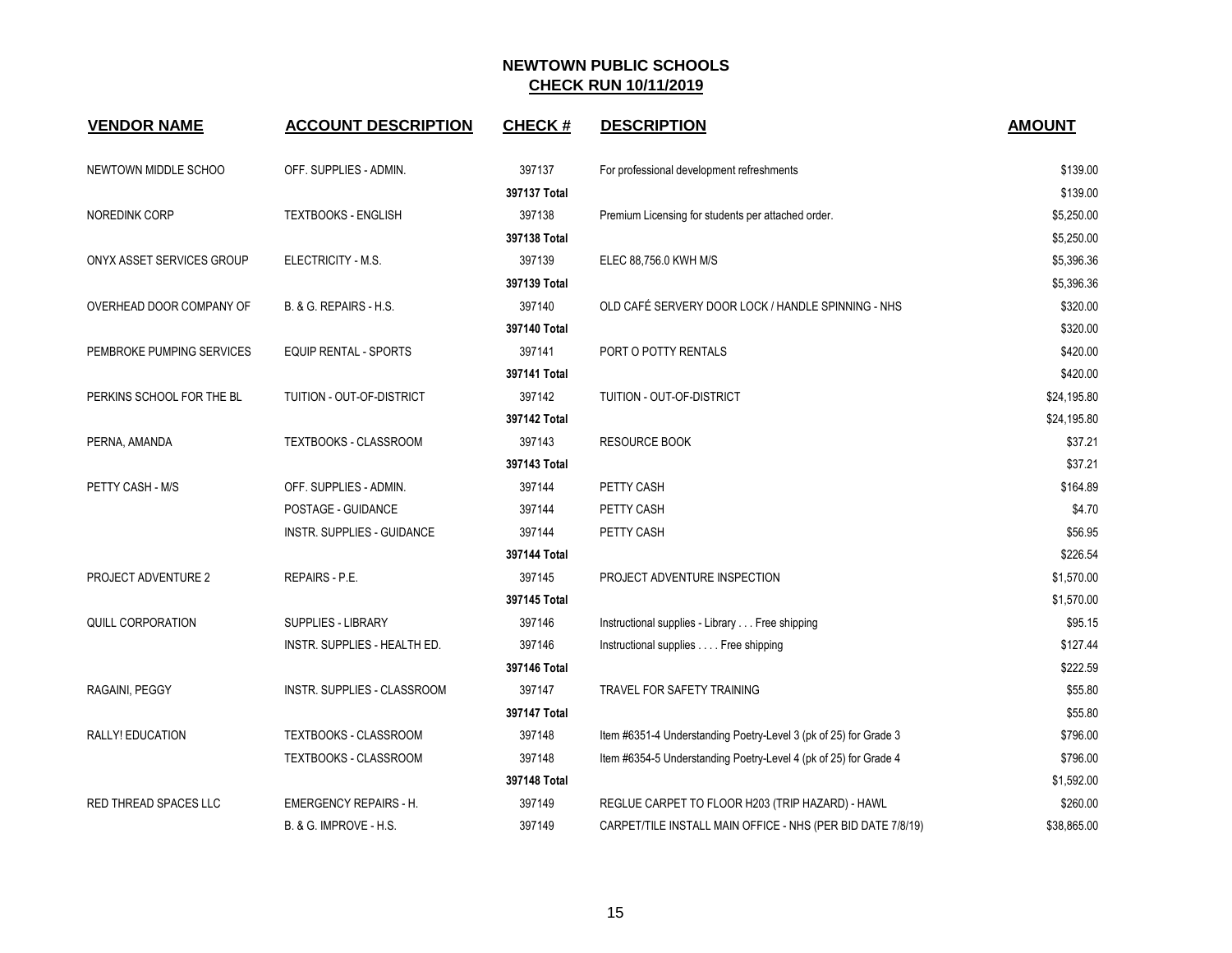| <b>VENDOR NAME</b>      | <b>ACCOUNT DESCRIPTION</b>          | <b>CHECK#</b> | <b>DESCRIPTION</b>                                                     | <b>AMOUNT</b> |
|-------------------------|-------------------------------------|---------------|------------------------------------------------------------------------|---------------|
| RED THREAD SPACES LLC   | B. & G. IMPROVE - M.S.              | 397149        | CARPET/FLOOR REPLACE - NMS (PER BID DATE 7/8/19)                       | \$600.00      |
|                         | B. & G. IMPROVE - RIS.              | 397149        | CARPET/FLOOR REPLACE - RIS (PER BID DATE 7/8/19)                       | \$17,545.00   |
|                         |                                     | 397149 Total  |                                                                        | \$57,270.00   |
| REISS, CHRISTOPHER      | <b>B&amp;G SUPPLIES - CUSTODIAL</b> | 397150        | SHOES (100374)                                                         | \$150.00      |
|                         |                                     | 397150 Total  |                                                                        | \$150.00      |
| ROGERS-DUFFY, NANCY     | STAFF TRAVEL - STAFF DEVELOP.       | 397151        | <b>TRAVEL FUNDATIONS TRAINING</b>                                      | \$118.32      |
|                         |                                     | 397151 Total  |                                                                        | \$118.32      |
| RUDERMAN, CHARLES       | B&G SUPPLIES - CUSTODIAL            | 397152        | SHOES (100374)                                                         | \$47.85       |
|                         |                                     | 397152 Total  |                                                                        | \$47.85       |
| SACRED HEART UNIVERSITY | UNIVERSITY INTERNS                  | 397153        | <b>INTERNSHIP</b>                                                      | \$14,850.06   |
|                         |                                     | 397153 Total  |                                                                        | \$14,850.06   |
| SAN ANGELO, ANDREW      | REPAIRS - ADMIN.                    | 397154        | ADDITION OF CASTERS TO BOOKCARTS                                       | \$71.76       |
|                         |                                     | 397154 Total  |                                                                        | \$71.76       |
| SCHOOL HEALTH CORPOR    | MEDICAL SUPPLIES - ELEM.            | 397155        | Item #56120 Pediatric BP Cuff                                          | \$37.88       |
|                         | MEDICAL SUPPLIES - ELEM.            | 397155        | Item #32073 Bandaids 3/4x3 Qty 1500                                    | \$33.95       |
|                         | MEDICAL SUPPLIES - ELEM.            | 397155        | Item#61717 Pediatric Nebulizer Mask w/ Tubing                          | \$16.00       |
|                         | MEDICAL SUPPLIES - ELEM.            | 397155        | Item# 64049 Adult Nebulizer Mask w/ Tubing                             | \$20.30       |
|                         | MEDICAL SUPPLIES - ELEM.            | 397155        | Item #44228 Jr Strength Acetaminophen                                  | \$17.15       |
|                         | MEDICAL SUPPLIES - ELEM.            | 397155        | for Medical Supplies                                                   | \$300.94      |
|                         | MEDICAL SUPPLIES - ELEM.            | 397155        | for Medical Supplies                                                   | \$198.09      |
|                         | MEDICAL SUPPLIES - M.S.             | 397155        | for Medical Supplies                                                   | \$294.17      |
|                         | MEDICAL SUPPLIES - M.S.             | 397155        | for Medical Supplies                                                   | (\$10.03)     |
|                         | MEDICAL SUPPLIES - M.S.             | 397155        | for Medical Supplies                                                   | \$83.53       |
|                         | MEDICAL SUPPLIES - M.S.             | 397155        | for Medical Supplies                                                   | \$973.36      |
|                         | MEDICAL SUPPLIES - H.S.             | 397155        | for Medical Supplies                                                   | \$794.05      |
|                         |                                     | 397155 Total  |                                                                        | \$2,759.39    |
| <b>SCHOOL SPECIALTY</b> | INSTR. SUPPLIES - CLASSROOM         | 397156        | Folders, Twin-Pocket, with Fasteners, Red, 25/pack, Item #021573       | \$154.00      |
|                         | INSTR. SUPPLIES - CLASSROOM         | 397156        | Stapler, Full Strip 444, Commercial, Black, Item #061188, S/H included | \$65.60       |
|                         | <b>INSTR. SUPPLIES - SCIENCE</b>    | 397156        | SEE ATTACHED LIST SCIENCE MATERIALS UNDER QUOTE 102244                 | \$3,025.49    |
|                         |                                     | 397156 Total  |                                                                        | \$3,245.09    |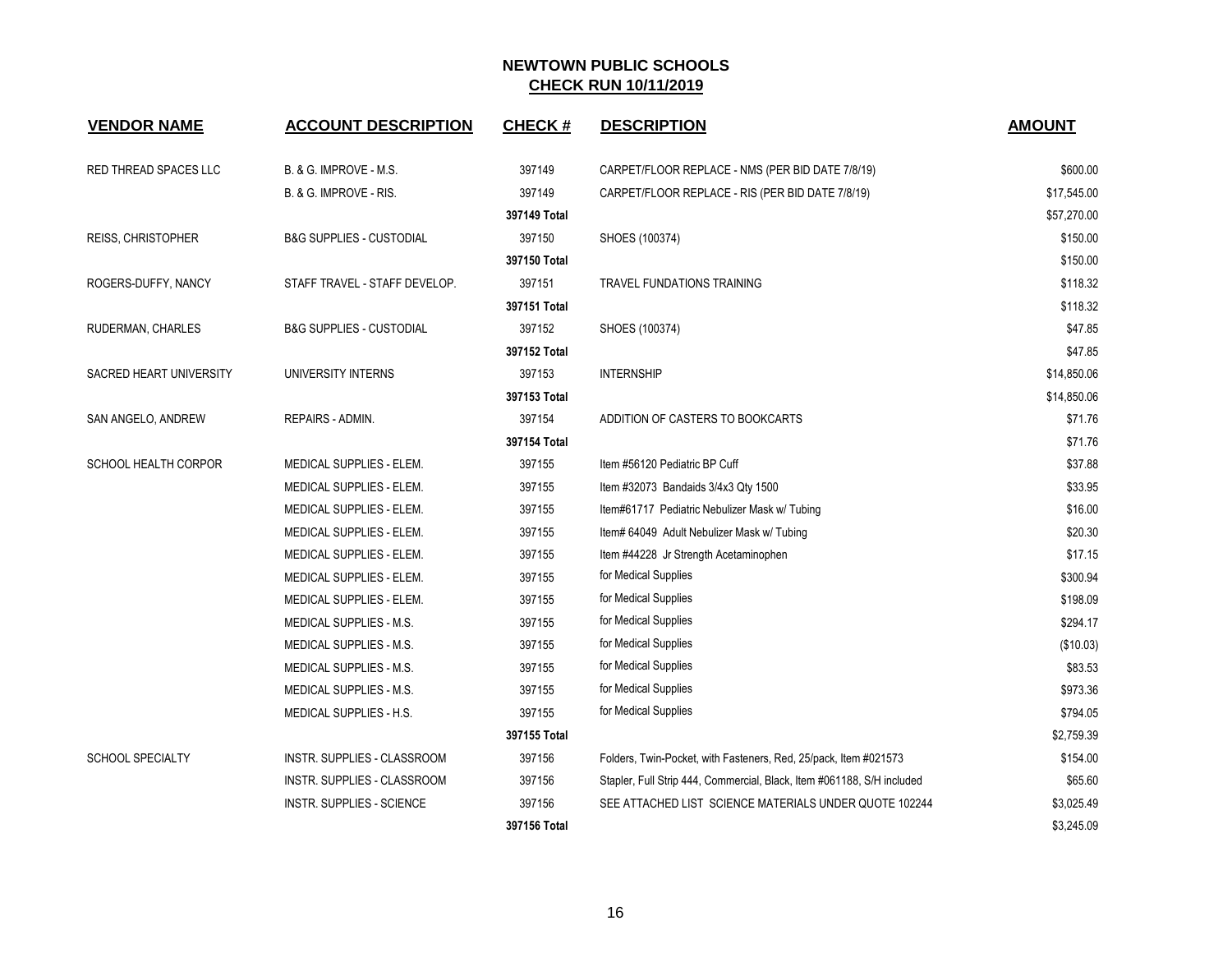| <b>VENDOR NAME</b>          | <b>ACCOUNT DESCRIPTION</b>       | <b>CHECK#</b> | <b>DESCRIPTION</b>                                                 | <b>AMOUNT</b> |
|-----------------------------|----------------------------------|---------------|--------------------------------------------------------------------|---------------|
| SHERWIN WILLIAMS COMP THE   | <b>B&amp;G SUPPLIES - MAINT.</b> | 397157        | PAINT FOR MIDDLE GATE SCHOOL - MAINT SUPPLIES                      | (\$12.25)     |
|                             | <b>B&amp;G SUPPLIES - MAINT.</b> | 397157        | PAINT FOR MIDDLE GATE SCHOOL - MAINT SUPPLIES                      | \$171.74      |
|                             |                                  | 397157 Total  |                                                                    | \$159.49      |
| SHI INTERNATIONAL CORP.     | <b>B&amp;G CONTRACTED SERV.</b>  | 397158        | GPS RECEIVER/WARLESS DATA MODEM                                    | \$2,907.20    |
|                             |                                  | 397158 Total  |                                                                    | \$2,907.20    |
| SMITH, RACHEL               | INSTR. SUPPLIES - COMPUTER ED.   | 397159        | <b>SUPPLIES</b>                                                    | \$91.83       |
|                             |                                  | 397159 Total  |                                                                    | \$91.83       |
| SOUTHBURY PRINTING C        | <b>B&amp;G SUPPLIES - ADMIN.</b> | 397160        | BUSINESS CARDS FOR DIR OF FACILITIES - OFFICE SUPPLIES             | \$72.47       |
|                             | OFF. SUPPLIES - ADMIN.           | 397160        | Replacement signature stamp. No shipping charge                    | \$30.52       |
|                             |                                  | 397160 Total  |                                                                    | \$102.99      |
| STENTIFORD, TODD            | <b>INSTR. SUPPLIES - SCIENCE</b> | 397161        | <b>SUPPLIES</b>                                                    | \$35.00       |
|                             | MEMBERSHIPS - SCIENCE            | 397161        | <b>MEMBERSHIP</b>                                                  | \$45.00       |
|                             |                                  | 397161 Total  |                                                                    | \$80.00       |
| SUNWEALTH PROJECT POOL 8    | ELECTRICITY - S.H.               | 397162        | ELEC 25,754.20 KWH S/H                                             | \$2,008.83    |
|                             |                                  | 397162 Total  |                                                                    | \$2,008.83    |
| <b>TORRCO</b>               | B. & G. REPAIRS - M.G.           | 397163        | COMPUTER ROOM PUMP FAIL - MG                                       | \$137.13      |
|                             |                                  | 397163 Total  |                                                                    | \$137.13      |
| <b>TOTAL LIGHTING SERVI</b> | <b>B&amp;G CONTRACTED SERV.</b>  | 397164        | EMERG LIGHT/ EXIT SIGN REPAIRS BASED ON INSPECTION (ALL SCHOOLS) - | \$1,765.00    |
|                             |                                  | 397164 Total  |                                                                    | \$1,765.00    |
| TREASURER STATE OF CONNEC   | <b>TELEPHONE &amp; CABLE</b>     | 397165        | 1ST QTR CEN INTERNET ACCESS 2019/20                                | \$2,160.00    |
|                             |                                  | 397165 Total  |                                                                    | \$2,160.00    |
| TRI-LIFT INC.               | <b>B&amp;G CONTRACTED SERV.</b>  | 397166        | WAREHOUSE FORKLIFT PREV MAINT - BILLED QUARTERLY 2019-2020         | \$153.00      |
|                             |                                  | 397166 Total  |                                                                    | \$153.00      |
| UNIVERSITY OF OREGON        | OTHER SUPPLIES - STAFF DEVELOP.  | 397167        | OTHER SUPPLIES - STAFF DEVELOP.                                    | \$9.00        |
|                             |                                  | 397167 Total  |                                                                    | \$9.00        |
| VEX ROBOTICS INC.           | INSTR. SUPPLIES - SCIENCE        | 397168        | 276-5771 RACK GEARBOX BRACKET V2 (2PACK)                           | \$19.98       |
|                             | <b>INSTR. SUPPLIES - SCIENCE</b> | 397168        | 276-2161 METAL & HARDWARE KIT                                      | \$79.99       |
|                             | <b>INSTR. SUPPLIES - SCIENCE</b> | 397168        | 276-1499 INTAKE ROLLER (8 PACK)                                    | \$12.99       |
|                             | <b>INSTR. SUPPLIES - SCIENCE</b> | 397168        | 276-2156 OPTICAL SHAFT ENCODER (2 PACK)                            | \$19.99       |
|                             | INSTR. SUPPLIES - SCIENCE        | 397168        | 276-2159 BUMPER SWITCH (2 PACK)                                    | \$12.99       |
|                             | <b>INSTR. SUPPLIES - SCIENCE</b> | 397168        | FED EX GROUND SHIPPING                                             | \$15.12       |
|                             |                                  | 397168 Total  |                                                                    | \$161.06      |